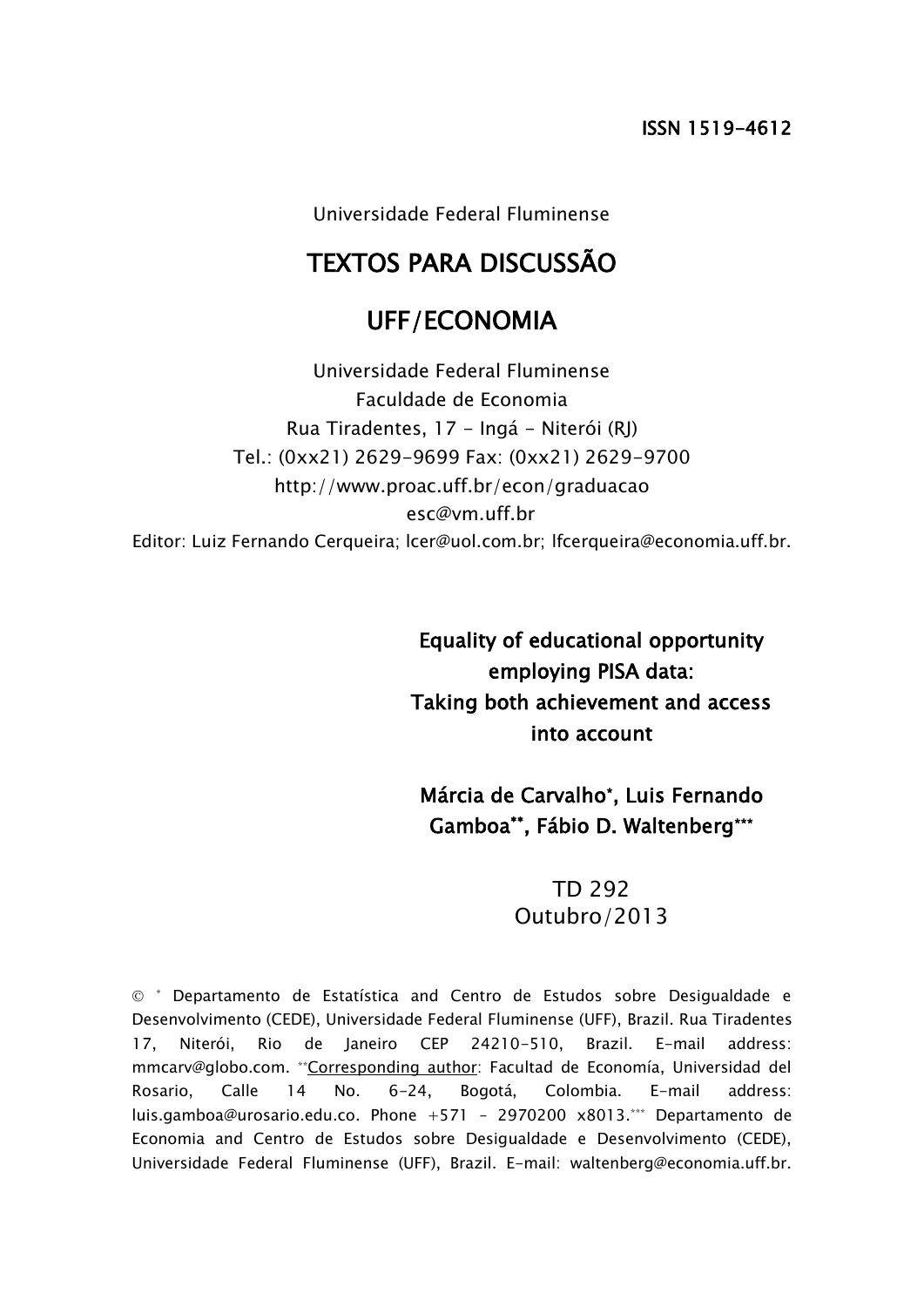

# **ABSTRACT<sup>1</sup><sup>5</sup>**

While PISA datasets have been used for measuring inequality of educational opportunity they have important limitations: (i) samples only cover a relatively limited fraction of developing countries' cohorts of 15 year-olds, and (ii) such fractions are not uniform across countries and waves. This casts doubts on the reliability of such measures when used for international and intertemporal comparisons: a milder calculated inequality of opportunity in a given country at a given moment might simply be the artifact of a more restricted and homogeneous sample. Previous attempts of addressing this problem have focused on explicitly reconstructing full samples. Here an alternative path is followed, relying on bidimensional indices, in which equality of opportunity in achievement is the first dimension and equality of opportunity for access to the exam is the second one. We compute the two dimensions and aggregate them using alternative techniques. Employing PISA 2006/2009 data for six Latin-American countries we observe rank reversals when comparing results based upon our indices and those based upon conventional indices of equality of opportunity for achievement. We then generalize our approach allowing for more dimensions and parameterizing the dimensions' weights.

# JEL Classification: I24, O54.

Keywords: equality of opportunity, measurement of inequality of opportunity, multidimensional measures, PISA test scores, Latin America.

 $\xi$  The authors would like to thank attendants of seminars at Universidade de São Paulo, Universidade Federal Fluminense in Niterói, Brazil, and at the ZEW Workshop on "Equality of Opportunity in Education" in Mannheim, Germany, particularly to Erwin Ooghe and Johannes Kunz. We are very grateful to Jérémie Gignoux for having provided his Stata code used in calculating the index of equality of opportunity in achievement. Finally, we thank CNPq/UFF ("Programa de Iniciação Científica") and the Universidad del Rosario for providing funds for research assistance.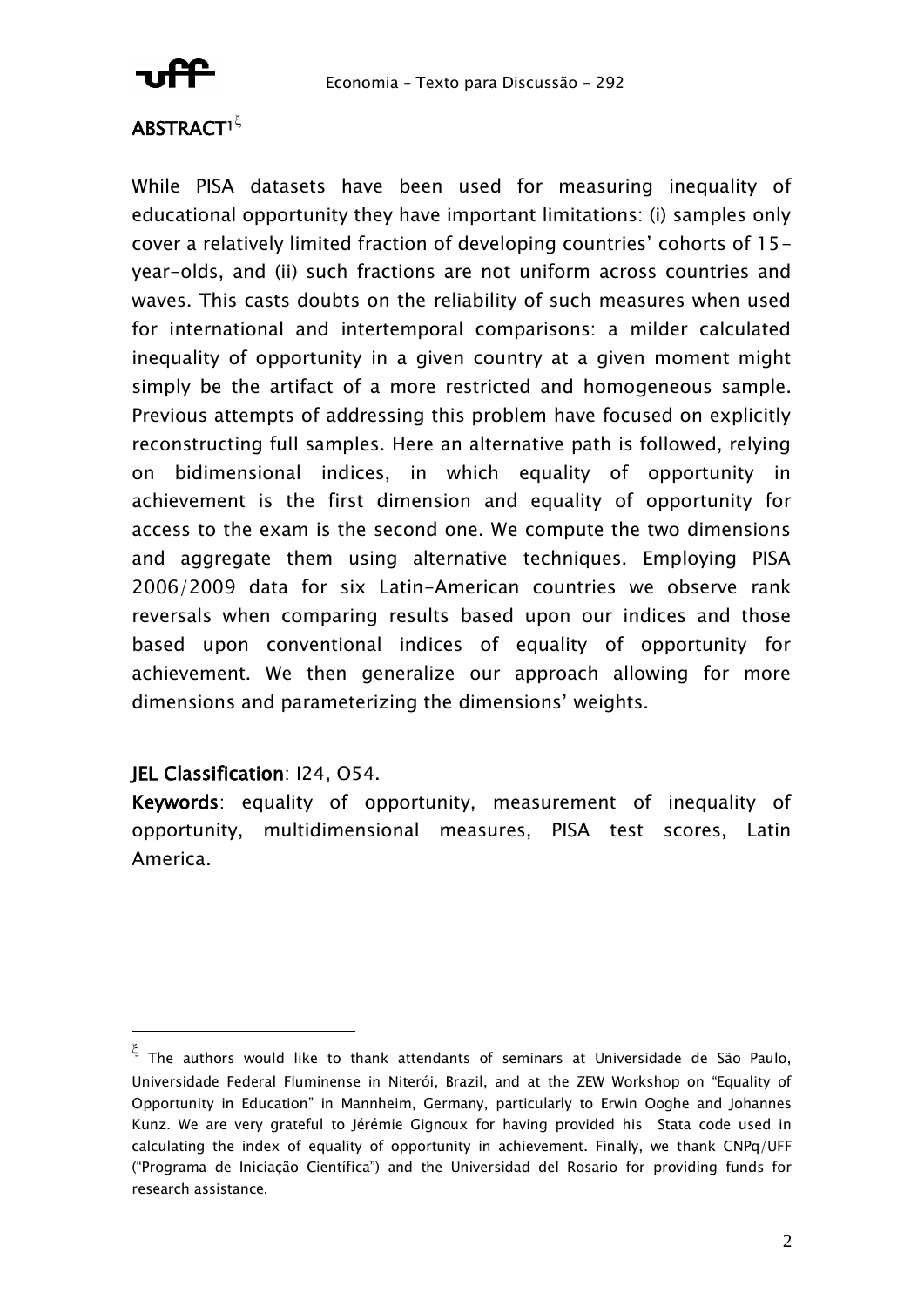

### **1. Introduction**

A liberal-egalitarian theory of justice that has been widely discussed in recent years is that of "equality of opportunity" (EOp), popularized among economists by John Roemer, according to which while inequalities due to different circumstances are intolerable, inequalities due to choices made by the individuals are acceptable (Roemer, 1998). Different methodologies have been proposed attempting to translate the theory into measuring procedures in order, for example, to determine how far apart countries or regions stand from an ideal of equality of opportunity in terms of, say, income distribution (e.g., Checchi & Peragine, 2010; Dunnzlauf et al. 2010). Two recent extensive surveys are available documenting the vast literature produced along the last ten years or so (Pignataro, 2012; Ramos & Van de gaer, 2012).

Measuring inequality of opportunity in the educational sphere has been the focus of recent contributions, which concentrate either on opportunity for access to a given level of studies (e.g., Paes de Barros et al. 2009; Vega et al. 2010), or on opportunity in terms of educational achievement (e.g., Checchi & Peragine, 2005; Ferreira & Gignoux, 2011; Gamboa & Waltenberg, 2012). In this paper we combine both concerns.

Pupils' educational achievement is usually measured by standardized test scores, such as those made available by OECD's *Programme for International Student Assessment* (PISA), which are taken to be proxies for the knowledge and basic skills pupils possess in different areas: reading, mathematics, or sciences. While PISA datasets present many well-known virtues, they are also plagued by some important limitations, particularly in terms of coverage rates of the population of individuals whose age is 15 (the exam's focus). The reasons for not evaluating individuals include: their being not enrolled in schools, their being enrolled in very low grades, logistic difficulties in the application of the test, and school-level exclusions related to pupils' physical or intellectual deficiencies. While in developed countries, the coverage rate is systematically larger than  $80\%$  – sometimes approaching  $100\%$  –, the samples cover a relatively limited fraction of developing countries' cohorts of 15-year-olds. Moreover such fractions are not uniform across countries and PISA waves (see Figures 1 and 2).

## *< Figures 1 and 2 around here >*

These sample limitations cast doubts on the reliability of indices of inequality of educational opportunities concerning developing countries, let alone international and intertemporal comparisons: a milder calculated inequality of opportunity in a given country (or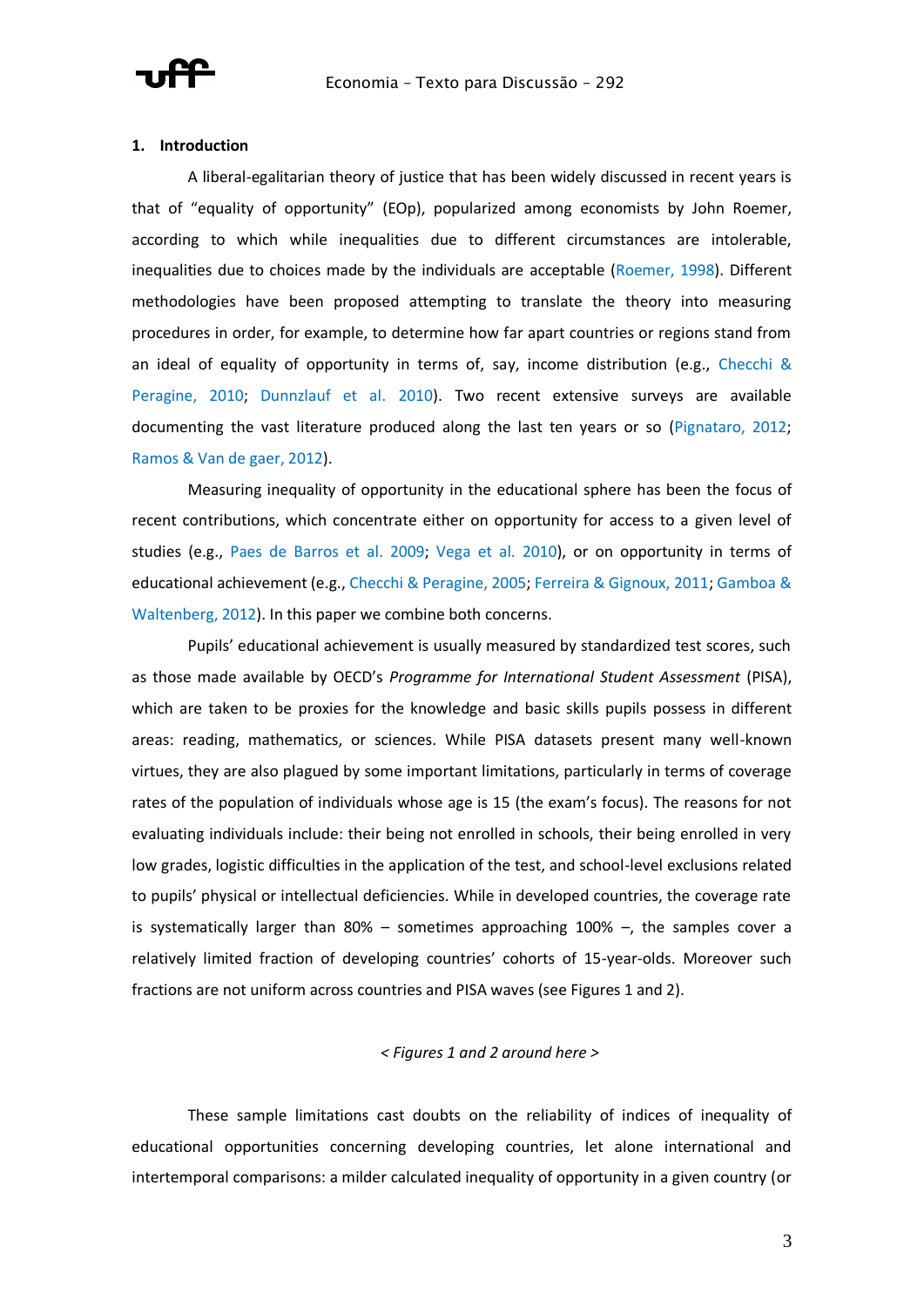

## Economia – Texto para Discussão – 292

at a given moment) might simply be the artifact of a more restricted sample – possibly more homogeneous – as compared to that of another country (or another moment).

Previous attempts of addressing this issue have been ingeniously performed by Ferreira & Gignoux (2011), who have tried to explicitly reconstruct a full sample, but have encountered two obstacles. First, the need to handle simultaneously many ancillary national datasets, (possibly) dissimilar in many respects, contrary to PISA datasets themselves, which are designed to be comparable across countries and years. Second, the need to adopt strong assumptions in order to assign scores to missing pupils in the simulated distribution of scores that they construct trying to mimic the actual distribution of scores that would have been observed had pupils representing the whole cohort taken the exam.

Our strategy is of a very different nature. Instead of dealing with less-than-full coverage by attempting to reconstruct a full sample, we take it for granted that it is not possible to obtain a reliable and uncontroversial reconstructed full sample. We prefer to explicitly acknowledge that there are *two different dimensions of opportunity* – access to PISA exams and achievement conditional on access. We then introduce a bidimensional index of equality of opportunity composed of the (conditional-on-acess-) achievement dimension and the access (-to-PISA) dimension. For the first dimension, we compute conventional inequality of opportunity in test scores. Following Ferreira & Gignoux (2011), we propose the proportion of the variance in test scores which is explained by variables reflecting pupils' circumstances.<sup>2</sup> As for the second dimension, we employ two different methods, the first of which is based on each country's reported PISA's coverage rate, while the second relies on Paes de Barros et al.'s (2009) Human Opportunity Index (*HOI*).

Needless to say that both dimensions are important for those worried about inequality of opportunities. Yet it seems to us that access to a given advantage (which here means taking part in PISA exam) is even more pressing and crucial than the relative performance obtained by those individuals for which such advantage is accessible (which here stands for their test scores).<sup>3</sup> The prominence of EOp in access with respect to EOp in achievement accentuates the importance of taking into account the former and not restricting the analysis to the latter.

Whatever the relative importance attributed to each dimension of EOp it is necessary to aggregate the dimensions. We do so by means of two different techniques: either using a

<sup>&</sup>lt;sup>2</sup> Based on Item Response Theory (IRT), answers given by pupils to exam questions are transformed into test scores and arbitrarily standardized to exhibit a given mean and a given standard deviation. As explained in detail by Ferreira  $&$  Gignoux (2011), because of this procedure, many usual inequality indices are not ordinally invariant, which led them to recommend the use of the variance to compute inequality of educational achievement, and the fraction of the variance explained by circumstances to compute inequality of opportunity in educational achievement.

<sup>&</sup>lt;sup>3</sup> Such "hierarchical view" we suggest here which prioritizes EOp in access with respect to EOp in achievement has implications which are taken up in Section 5.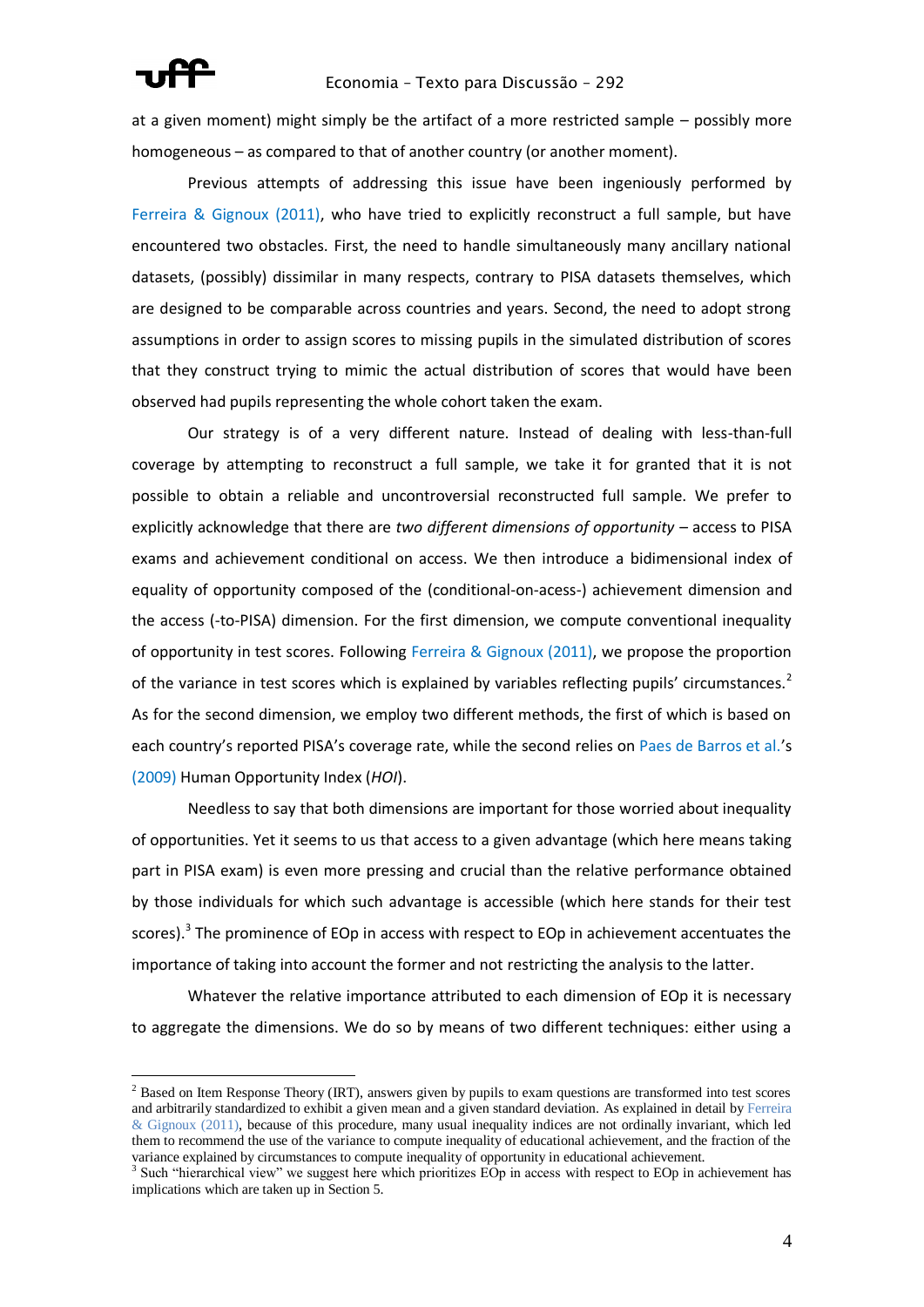simple multiplicative specification, or turning to fuzzy sets transformations, which are routine in multidimensional poverty analysis when it comes to aggregating variables expressed in different metrics (Cerioli & Zani, 1990; Cheli & Lemmi, 1995; Lemmi & Betti, 2006).

In addition to overcoming the limitations of measuring EOp in education with an exclusive focus on the achievement dimension – which *per se* might lead to misestimating inequality of educational opportunity in some countries – some (though not all) of the versions of the index we introduce also present the attractive feature of economizing on data requirements, since they only involve PISA data complemented by descriptive information contained in PISA technical reports.

We illustrate our approach for six Latin-American countries that took part in PISA 2006 and 2009, observing that ranking those six countries according to different versions of the bidimensional index we introduce differs from ranking them according to a conventional index, exclusively focused on achievement-EOp.

We skip a thorough presentation of equality of opportunity theory, as well as the main controversies around measuring issues, since we believe that will be redundant with the available literature, covered by two recent surveys already mentioned in this introductory Section 1 (Pignataro, 2012; Ramos & Van de gaer, 2012). The remaining of the paper is organized around five further sections. Section 2 is devoted to explaining the original motivation for this study, namely, PISA's coverage rate problem, as well as previous attempts of addressing it. In Section 3 we uncover our approaches to the problem, which amounts to calculating bidimensional indices of equality of educational opportunities, taking into account both achievement in PISA and access to PISA – each of which if taken alone would provide an incomplete picture of the prevalent degree of inequality of educational opportunity. Section 4 contains an illustration for six Latin-American countries that took part in PISA 2006 and 2009, comparing rankings of inequality of educational opportunity for those countries as calculated by the indices we introduce with rankings obtained from a conventional index. We observe rank reversals, suggesting that disregarding the access dimension has consequences. In Section 5 we undertake a generalization of our approach, allowing for more dimensions and parameterizing the dimensions' weights. We conclude in Section 6, pointing out possible future research paths.

# **2. PISA's coverage rate problem: paths and attempts to circumvent biases**

OECD's PISA datasets have been collected every three years, starting in 2000, allowing over-time comparability. The fourth wave, collected in 2009, is the most recent which is available; next year, data concerning 2012 will be released. PISA datasets include test scores of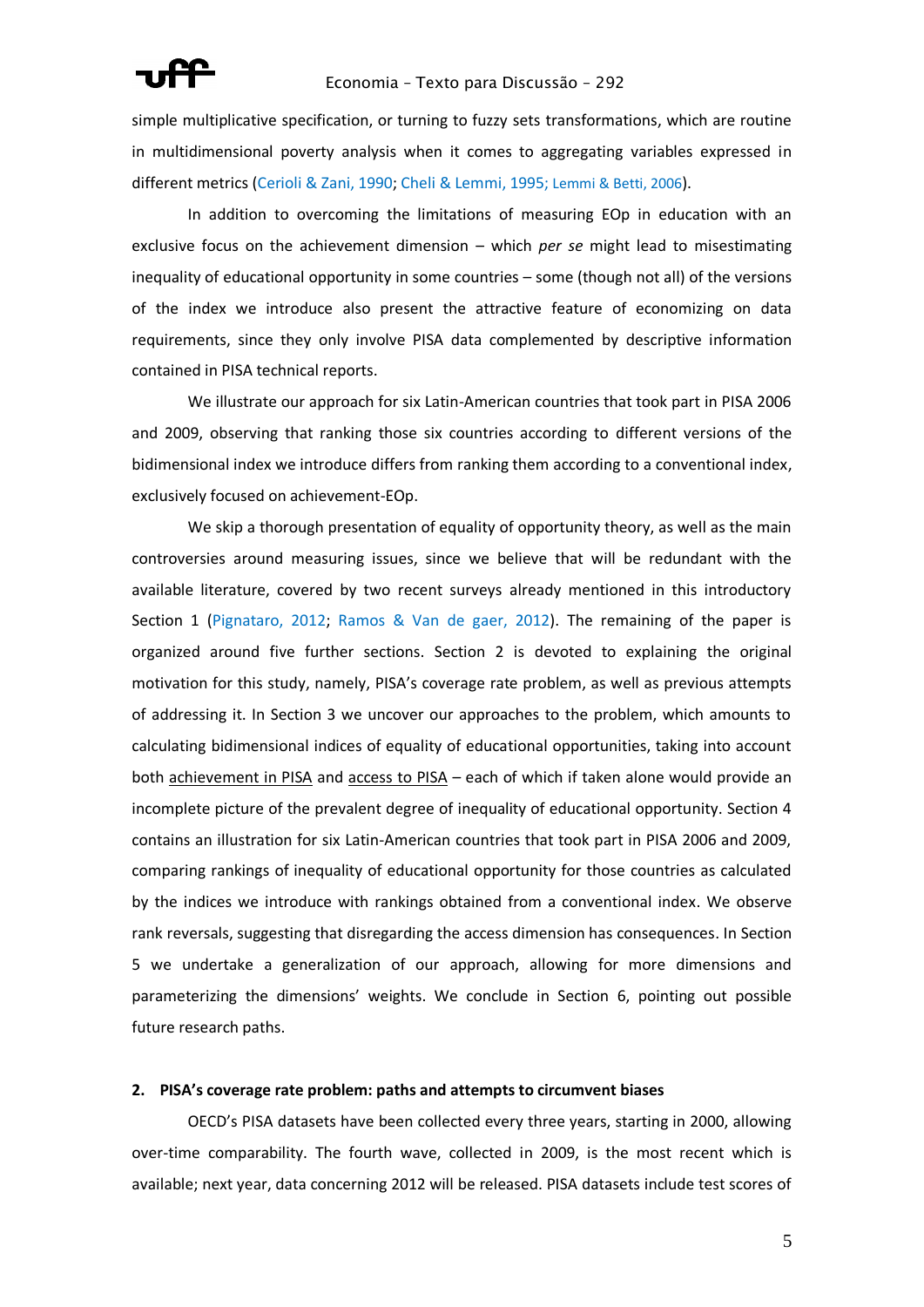

# Economia – Texto para Discussão – 292

representative samples of students in dozens of countries in three different subjects – mathematics, sciences and reading – as well as detailed information on students' background and schools' personnel and functioning conditions. The fourth wave, for example, contains samples of about 520 thousand students representing around 28 million pupils of more than 70 countries (OECD, 2012: 25).

Two related limitations that affect PISA samples should be mentioned. First, individuals who are enrolled in a very low grade ("grade 6" or below<sup>4</sup>) or who are not enrolled in schools are not assessed by PISA – they are "ineligible". Another set of eligible pupils does not take the exam for logistic or fortuitous reasons (e.g., pupils living in a remote region, or pupils who were sick in the day the exam took place). Finally, local managers of PISA exams might also exclude some pupils for physical or intellectual deficiencies (the accepted cases are carefully detailed in PISA manuals). As a consequence of these exclusions empirical findings based on PISA data should not be taken as valid for cohorts of 15-year-old individuals, but rather as valid for teenagers represented by a sample of pupils who: (i) have stayed in the educational system, (ii) have not repeated too many grades, (iii) being eligible, have actually been evaluated.

The second limitation is a corollary of the first: the proportion of the cohort of 15-yearold individuals which has been excluded is not uniform across countries or in a given country over time. As shown in figures 1 and 2, differences can be substantial – spatially or temporally – casting doubts on the reliability of cross-country comparisons, as well as on over-time evaluations.

As an example, let us reproduce here coverage rates for six Latin-American countries recently studied (Gamboa & Waltenberg, 2012) and to which we too turn to in the illustration provided below. In 2006, the rates are: Argentina (79%), Brazil (55%), Chile (78%), Colombia (60%), Mexico (54%) and Uruguay (69%); in 2009, they are: Argentina (69%), Brazil (63%), Chile (85%), Colombia (59%), Mexico (61%) and Uruguay (63%). These figures reveal that: (i) the coverage rates are not particularly high on average, (ii) although all countries come from the same region, cross-country dispersion is substantial, with a range of around 25 percentage points in both years, (iii) there are important oscillations for given countries across waves (ranging from -10 to +8 percentage points).

Disregarding coverage rates – which are incomplete and variable across countries and over time – might lead to an imprecise estimation of the level of unfair inequalities in some countries, particularly those with smaller coverage rates. For example, if Mexico turns out to

<sup>&</sup>lt;sup>4</sup> PISA's "grade 6" corresponds with different names in different countries. PISA technical reports (e.g., OECD, 2009 and 2012) provide tables containing country-by-country corresponding labels.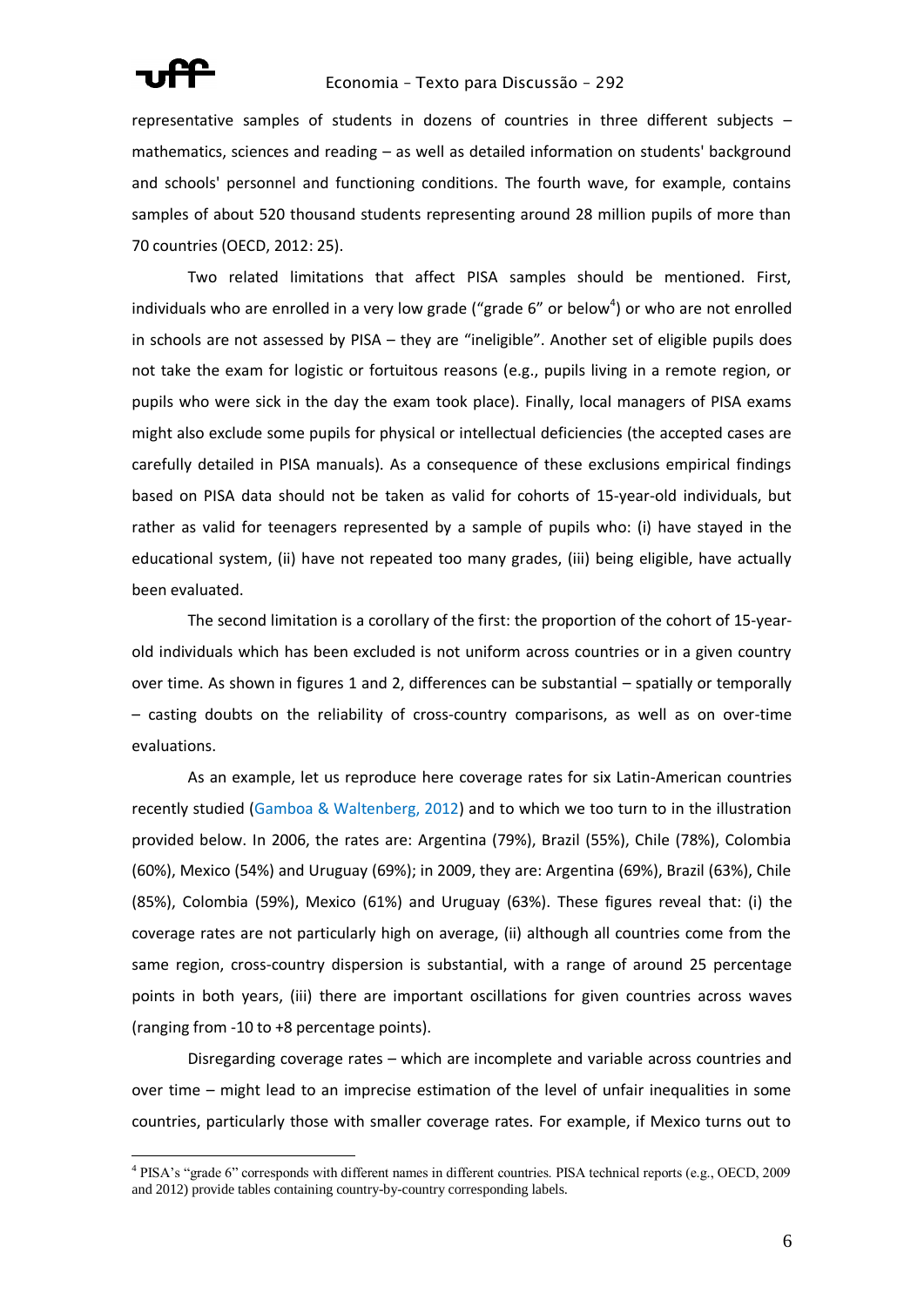# Economia – Texto para Discussão – 292

show lower inequality of opportunity in achievement than Argentina in 2006, one might wonder whether such result actually reflects larger unfair educational achievement inequality in the latter than in the former, or whether the result is driven by a more homogeneous sample in Mexico (the country that has the lowest coverage rate in that year) than in Argentina (the one with the highest rate).<sup>5</sup>

It is important to emphasize that the issue of access that we raise here is not a minor technical problem, but instead a crucial one for those worried about widening opportunities for all. In a sense, as expressed by Paes de Barros et al. (2009) and reinforced by Peragine (2010), lack of access to a given advantage (which here means "not being able to take part in PISA exams") is even more primary and serious for those concerned with equality of opportunity than the relative performance obtained by individuals for which such advantage is accessible (that is, their test scores). In other words, while underperforming in PISA might signal future difficulties in an individual's life, not even been eligible to the exam is probably correlated with much more considerable obstacles in the future. Also, while once again both dimensions of inequality of opportunity might pose problems for future generations, the lack of access is arguably more pressing.

To address PISA coverage problems, we view at least three alternative paths, two of which are mentioned in this section. The third path is the one we adopt in this study, and its (longer) explanation is reserved to the next section.

The first path is simply to be cautious when interpreting the results of any study that employs PISA for developing countries. This is the humblest path, but also the riskiest, since many readers (and possibly policymakers) might basically overlook the call for caution, and judge results by their face value. Gamboa & Waltenberg (2012) opt for what here we call "first path", presenting results based on PISA limited samples and emphasizing that caution is necessary in their interpretation.<sup>6</sup>

A second path consists of explicitly reconstructing full samples. Recently Ferreira & Gignoux (2011) have done so for four countries: Brazil, Indonesia, Mexico, and Turkey. Due to the absence of information in PISA samples about non-participant pupils, it is not possible to perform a correction such as Heckman's familiar procedure. Instead, they have turned to

 $<sup>5</sup>$  In Colombia, in turn, a considerable dropout rate has been observed during the 1990s, for multiple reasons among</sup> which: economic recession (reducing enrollment in private schools); increase in the standards necessary to be promoted from grade to grade; negative externalities caused by the domestic conflicts. This trend was reverted during the last decade mainly as a consequence of multiple public policies designed to reduce demand barriers. The more recent situation potentially reduces the biases of estimations of equity based on PISA or national standardized tests.

 $6$  Additionally, as a sensitivity analysis the authors report a simple simulation taking the country showing the lowest coverage rate in each year as a baseline, that is, they eliminate observations from other countries, such that the coverage rates for all countries are equal. In order to reward those countries whose coverage rates are higher, the eliminated observations are those concerning pupils with lowest scores.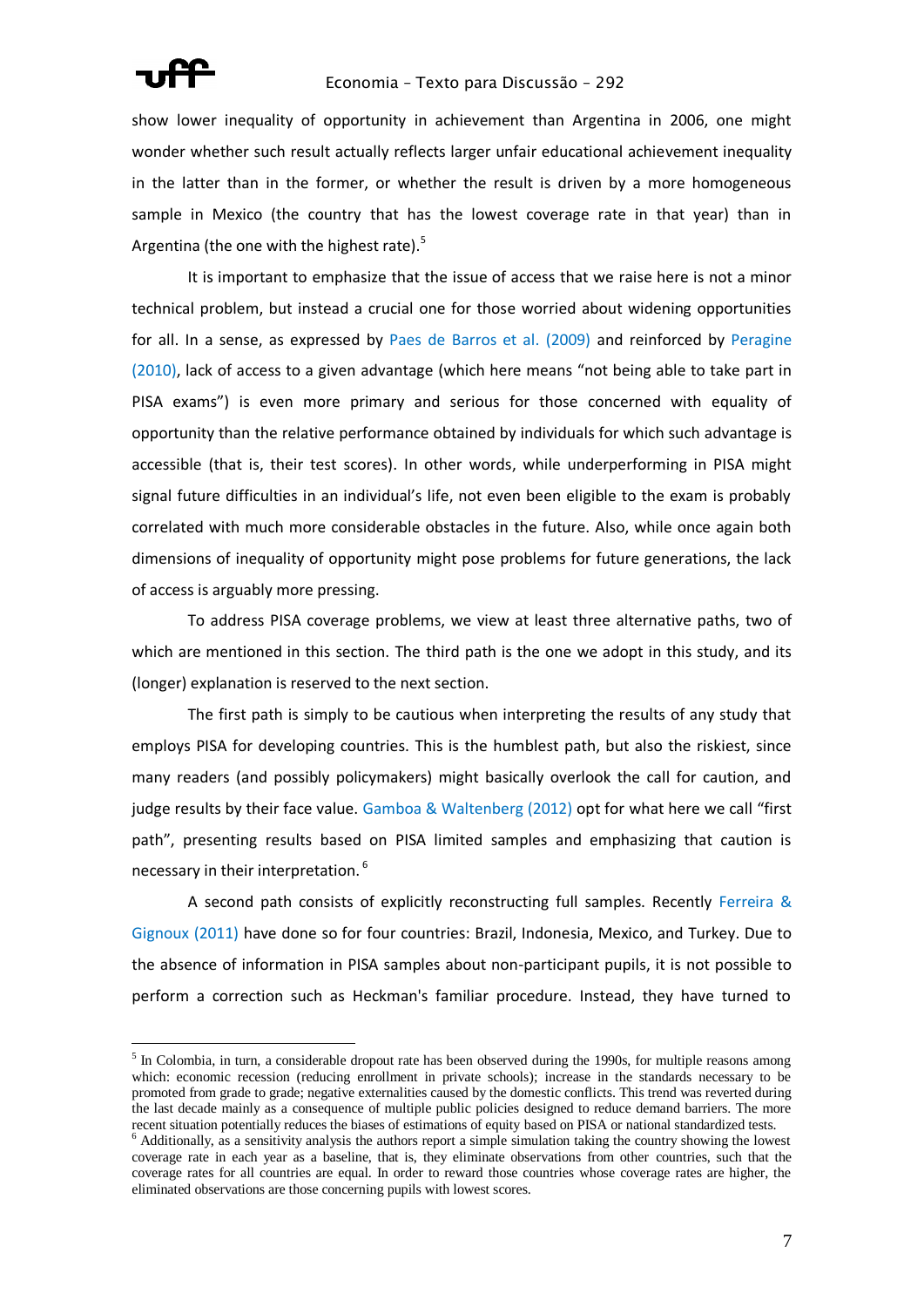

# Economia – Texto para Discussão – 292

ancillary databases (i.e. household surveys), which, however, do not contain information on test scores. They have then imposed some assumptions in order to undertake two different kinds of simulation. The first one consists of re-weighting test scores observations in PISA datasets by means of information taken from the ancillary databases on the fraction of different types of individuals in the population.<sup>7</sup> The second one consists of imputing into the dataset pupils who were not evaluated, ascribing to them scores equal to the lowest score obtained by individuals very similar to them – namely, those pertaining to the same "type", where type is defined following Roemer (1998).

The first simulation, which relies on more conventional assumptions, provides results almost equal to the original results, both in terms of inequality of achievement and of opportunities. While such somewhat unexpected finding might offer relief for those employing PISA datasets, it is not excluded that applying the procedure to other countries/years could lead to more substantial changes. The second simulation results in more substantial differences with respect to the naïve calculations. Having said that, the latter technique has a drawback which is particularly important when it comes to undertaking international and intertemporal comparisons, namely, the fact that it requires handling many different countryspecific survey datasets, and choosing similar variables in all of them, which might not always be possible or might lead to poor definitions of types. Another disadvantage is that the criterion employed to input pupils and their scores into the dataset is controversial – Ferreira & Gignoux (2011) themselves acknowledge that, stating that their assumptions are "admittedly extreme".

Their pioneering effort deserves to be praised, and we would like to view it as complementary to our approach, not substitute. Yet we believe sample corrections of PISA data still present high costs (especially being data-intensive) and limited benefits (unstable results; small impacts or results based on strong assumptions). For these reasons we tend to favor a third path, which is described below.

### **3. A bidimensional approach: taking both achievement and access into account**

Our strategy is of a very different nature. Instead of dealing with less-than-full coverage by attempting to, so to speak, "reconstruct a full coverage", we take it for granted that it is not possible to obtain a reliable and uncontroversial reconstructed full sample. We prefer to explicitly acknowledge that there are *two different dimensions of opportunity* –

 $\overline{a}$ 

 $<sup>7</sup>$  They adapt the methodology proposed by DiNardo et al. (1996).</sup>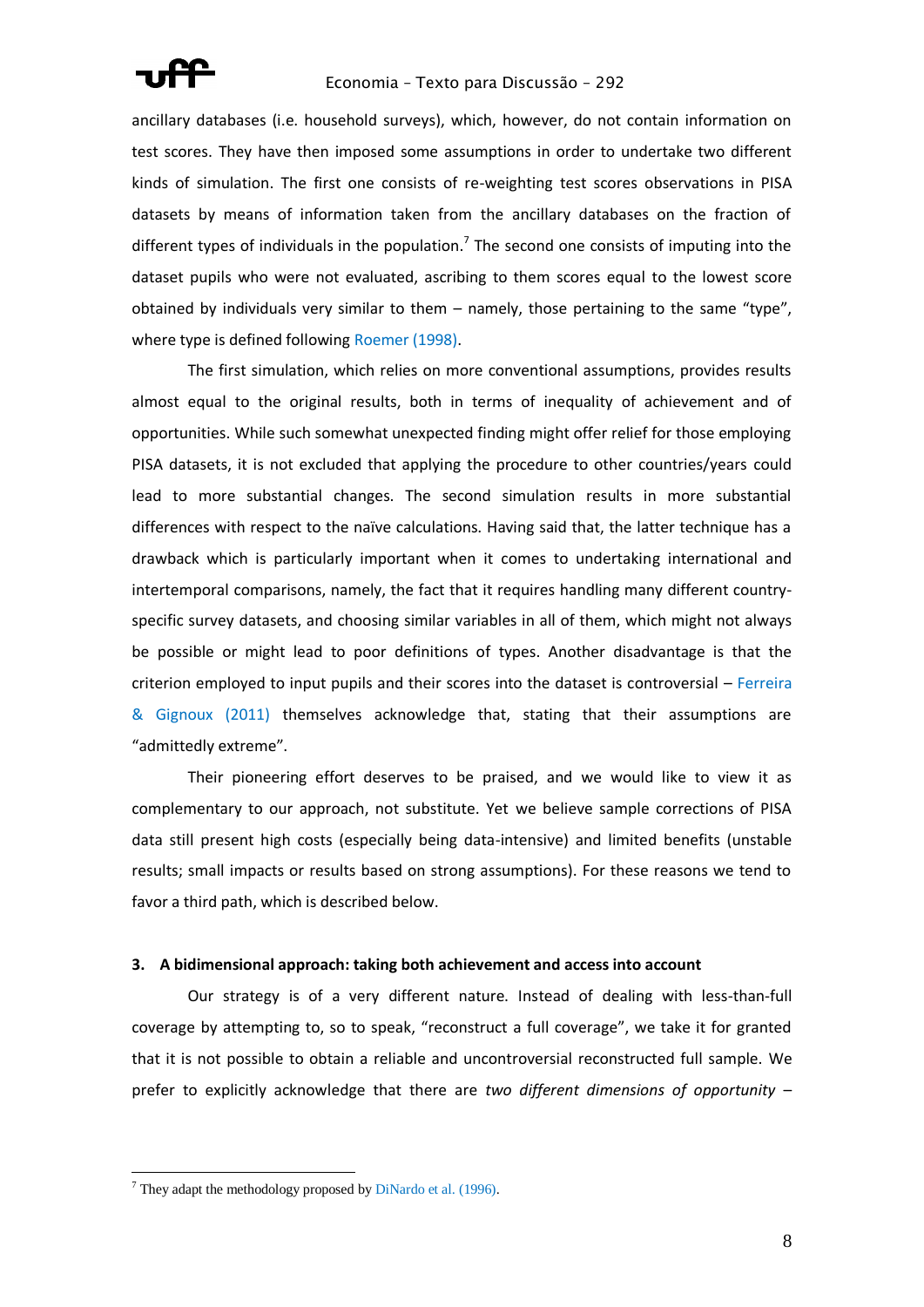

access (to PISA exams) and achievement (conditional on access), to measure them separately and to aggregate them somehow, as explained below.

- **1.** Dimension 1: inequality of opportunity in achievement. We restrict the calculation of inequality of opportunity in achievement to the available PISA samples, which as stated above represent only a fraction of each country's 15-year-olds. To do so, we employ Ferreira & Gignoux's (2011) regression-based index of inequality of educational opportunity (hereafter: *IOFG*), which is calculated as the proportion of the variance of test scores that is explained by a set of circumstances, with  $0 \leq I O_{FG} \leq 1$ , thus ranging from 0 (perfect equality of opportunity) to 1 (perfect inequality of opportunity). In our approach, again following Ferreira & Gignoux (2011), the set of circumstances includes: mother and father education, father occupation, stock of educational capital, city size and ownership of specific durables.<sup>8</sup> That provides us with a valuable, albeit limited, piece of information upon which we can judge and compare countries' educational systems.<sup>9</sup>
- **2.** Dimension 2: inequality of opportunity in access. We have to take into account the proportion of individuals which are actually represented in a given country's PISA sample, in order to sanction countries according to how far apart they stand from full coverage. To do so, we propose two methods:

a) The first one consists of simply employing coverage rates available in PISA technical reports, which range from 0 (no coverage) to 1 (full coverage), as the second dimension of our index. Following the notation employed in a related literature<sup>10</sup> we denote the overall coverage rate by  $\overline{p}$  , with  $0 \le \overline{p} \le 1$ .

**b)** The second one is more involved, but intuitive too. It consists of taking into account not only the overall coverage rate for each country as in (a) above, but also *the coverage rate for different types of a given population*, which might vary across types (e.g., across types defined according to gender and ethnicity). In that we follow Paes de Barros et al. (2009), who compute what they label a "Human Opportunity Index" (*HOI*), as follows:  $HOI = \overline{p}.(1-D)$ , where:  $\overline{p}$  is defined and bounded as above;  $0 \leq D \leq 1$  stands for a dissimilarity index, which aggregates the

 $\overline{a}$ 

 $8$  A good property of this index is the ease with which it is calculated: it is simply the R-squared of the estimation of scores regressed against the set of circumstances cited above. Another virtue is related to a characteristic of the Rsquared: since it never goes down when new variables are added to the regression, we can interpret it in the present context as a lower bound of inequality of opportunity for achievement: if further variables reflecting circumstances could be added (but are unobservable, for example), we can be sure that the index would either remain stable or go up. For a thorough discussion, see Ferreira & Gignoux (2011).

It should be mentioned at this point that although we employ a regression, we are not attempting to establish causality. The exercise undertaken is essentially a static decomposition of inequality (as expressed by the variance) into unfair inequality (the R-squared) and fair inequality (1-R²).

<sup>&</sup>lt;sup>10</sup> See, for example, Paes de Barros et al. (2009) and Vega et al. (2010).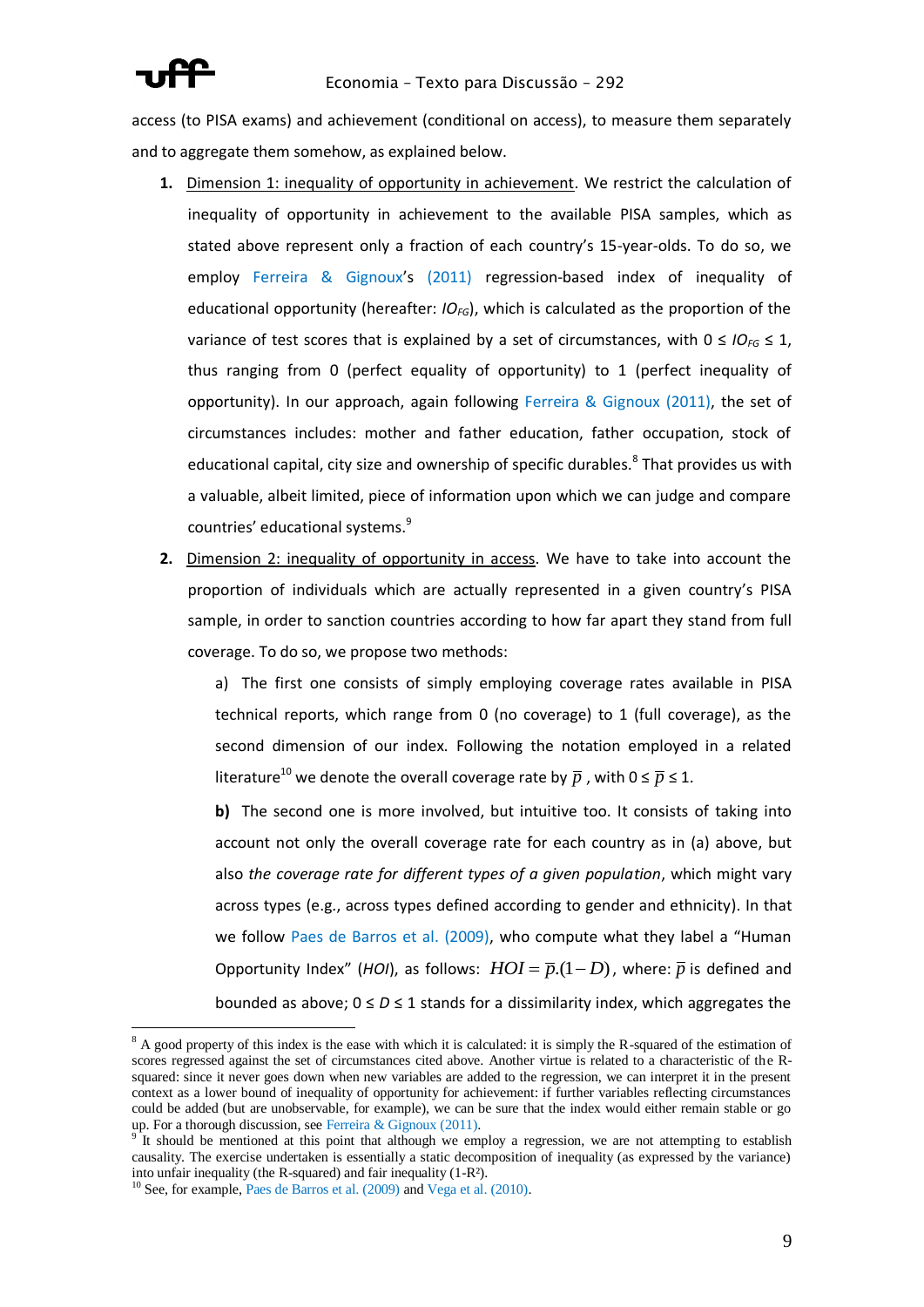

difference between the average coverage rate  $\overline{p}$  and each type's coverage rate weighted by the relative frequency of each type in the population (where type is understood according to Roemer's (1998) meaning), and with 0 ≤ *HOI* ≤ 1. Such index could be viewed as one which expresses opportunity for access, both for the population taken together and for specific groups (types).

The main advantages of method (a) above are its simplicity, the ease with which information can be gathered (available in PISA reports) and the fact that it does not require further datasets, what is important for those willing to make international-intertemporal comparisons. The main advantage of method (b), in turn, is that it is not mute with respect to cross-types differential opportunities. $^{11}$ 

**3.** Aggregating the two dimensions. The remaining step is to aggregate the two dimensions into one single index, which we generically call the "Bidimensional Index of Equality of educational opportunity" (or *BIE*). We work with two aggregation procedures: a direct multiplicative specification, and the fuzzy sets technique. Since we also have two procedures for calculating the access dimension, we obtain four versions of our index ( $B/E_v$ , with  $V = 1$ , ..., 4). These four procedures are described below in subsections 3.1-3.4.

## 3.1. *BIE1*: access as overall coverage rate; aggregation in a simple multiplicative form

An interesting way of dealing with both dimensions – achievement and access –, is to weigh the inverse of *IO*<sub>FG</sub> by  $\overline{p}$  , that is:

$$
BIE_1 = \underbrace{\overline{p}}_{access-EDp} \cdot \underbrace{(1 - IO_{FG})}_{achievement-EDp}
$$
 (3.1)  
with:  $0 < \overline{p} \le 1$ ,  $0 \le IO_{FG} < 1$ ,  $0 < BIE_1 \le 1$ .

Clearly, the index is increasing in  $\bar{p}$  and decreasing in  $I O_{FG}$  as would be desirable. More interesting is to consider some limiting cases for its attributes. First, since *IOFG* ranges in the interval [0,1], with 0 standing for perfect equality of opportunity in achievement,  $(1 - I O_{FG})$  will equal 1 in the case where circumstances are unrelated to outcomes for those pupils who have taken PISA exams. In such limiting case, *BIE<sup>1</sup>* will depend solely upon the coverage rate: the

<sup>&</sup>lt;sup>11</sup> The use of HOI – as opposed to Yalonetsky's (2012) recently proposed dissimilarity index – is endorsed both by Yalonetsky himself and in Pignataro's (2012) literature survey whenever the variable of interest is binary with a clear hierarchy, which is the case here: access  $(= 1)$  is more desirable than lack-of-access  $(= 0)$ . Yalonetsky's (2012) index is indicated for multinomial contexts and for situations in which there is no clear advantage of one case over the other.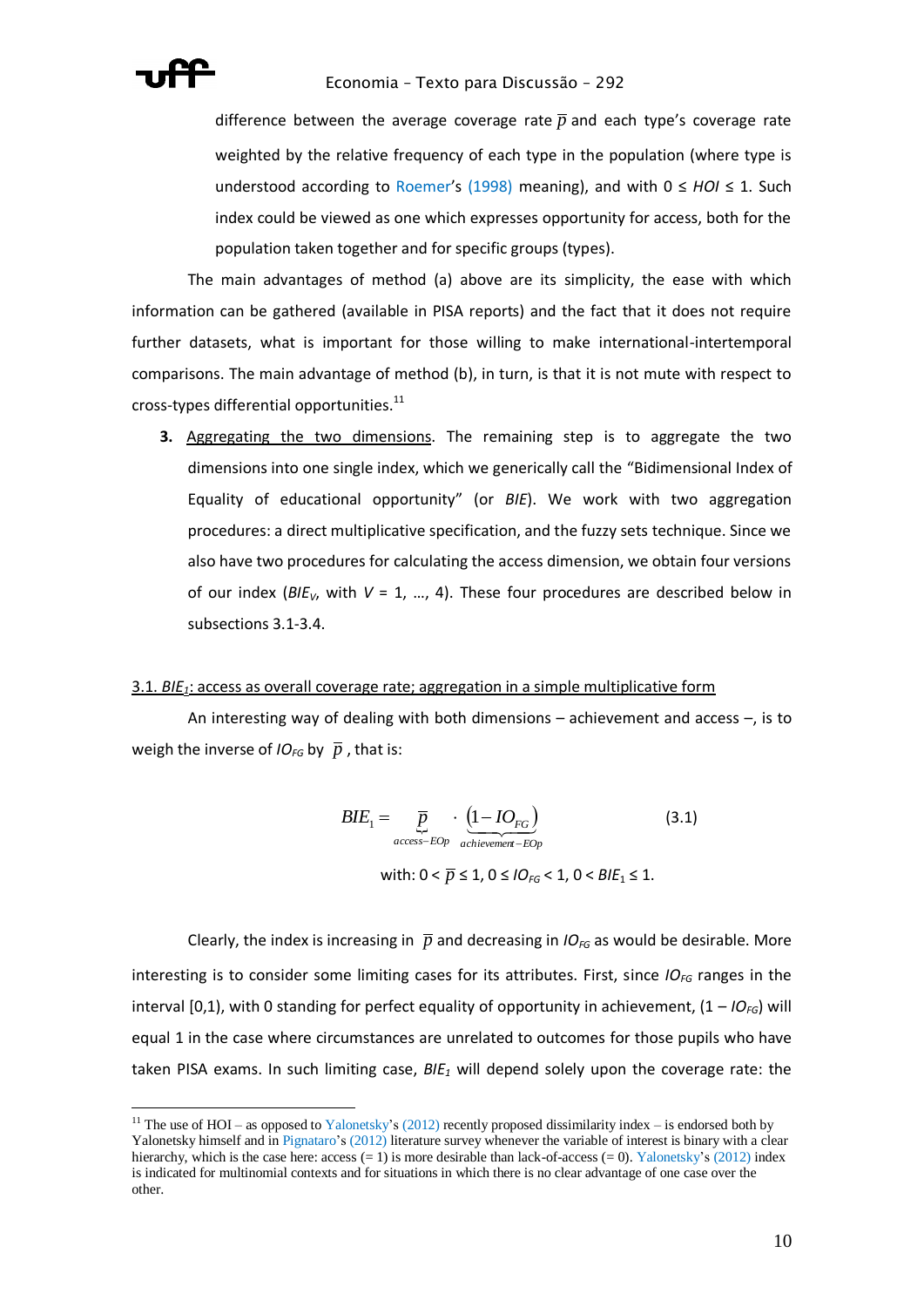

higher it is, the larger will be the opportunities offered to 15-year-olds of a given country. Conversely, in a case of full coverage, where  $\bar{p}$  = 1, the index  $B/E_1$  will depend solely upon inequality of opportunity in achievement. *BIE<sup>1</sup>* can also be expressed through a penalty, *P*, on the fact that coverage is less than full:  $B l E_1 = \overline{p} \cdot (1 - I O_{FG}) = \overline{p} - \overline{p} \cdot I O_{FG} = \overline{p} - P$  .

### 3.2. *BIE2*: access as overall coverage rate; aggregation through the fuzzy sets technique

A second way of dealing with the two dimensions is routine in multidimensional poverty analysis. It consists of standardizing observations expressed in each dimension's metric by means of the fuzzy sets technique and then aggregating them additively (with certain weights) to generate *BIE2*.

The fuzzy function of a given variable  $(x_1)$  from country *i* will be a linear variation between minimal and maximal values, as follows (Cerioli & Zani, 1990; Cheli & Lemmi, 1995):

$$
f(x_{i,1}) = \begin{cases} 0, & \text{if } x_{i,1} = \min \\ \frac{x_{i,1} - \min}{\max - \min}, & \text{if } \min < x_{i,1} < \max \\ 1, & \text{if } x_{i,1} = \max \end{cases}
$$
 (3.2)

This applies, for example, to the coverage rate variable,  $\bar{p}$  , where the larger it is, the better it is (i.e., the index should be increasing in  $\bar{p}$ ). A similar function is defined but with inverted minimal and maximal values, for the fuzzy set of another variable  $(x_2)$ :

$$
f(x_{i,2}) = \begin{cases} 0, & \text{if } x_{i,2} = \max \\ \frac{\max - x_{i,2}}{\max - \min}, & \text{if } \max < x_{i,1} < \min \\ 1, & \text{if } x_{i,2} = \min \end{cases}
$$
 (3.3)

This applies, for example, to the inequality index, *IOFG*, where the larger it is, the worse it is (i.e., the index should be decreasing in *IOFG*). The next step is weighing the two dimensions. We postpone a discussion about weights to Section 5 and here, as a first approach, we simply consider the simplest solution of attributing an equal weight to each dimension:

$$
BIE2 = \frac{\overbrace{f(x_1)}^{accept-ROP} + \overbrace{f(x_2)}^{achievement-EOP}}{2}
$$
 (3.4)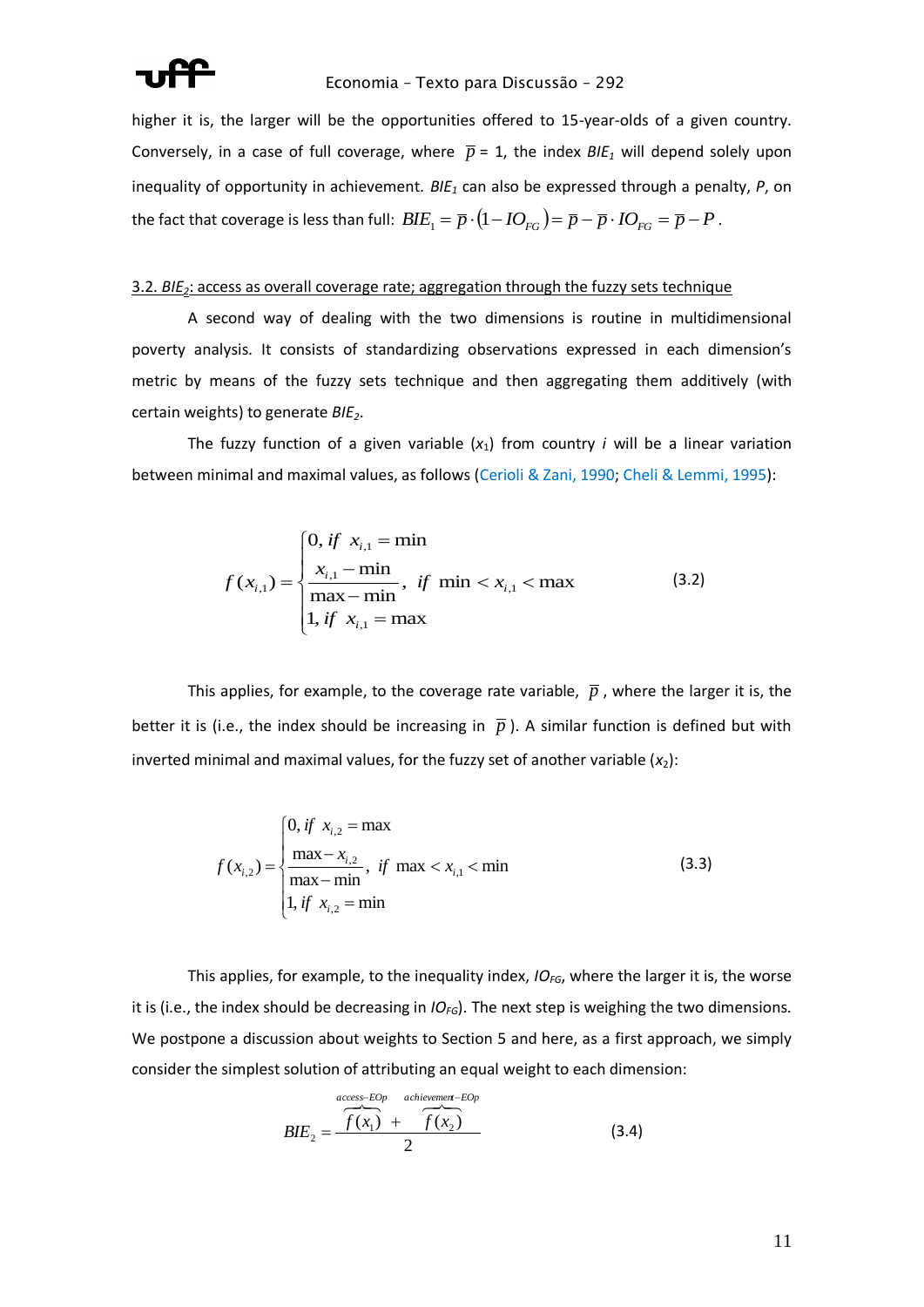

With respect to BIE<sub>1</sub>, a disadvantage of BIE<sub>2</sub> is that the calculated values will depend upon the countries used in the sample, since minimal and maximal values in the sample determine the function. The main advantage of the fuzzy method is that in a more general context (i.e., a multidimensional one) it allows to transform distributions which do not fit the range [0-1] to one that fits, a point to which we come back in Section 5.

## 3.3. *BIE3*: access as *HOI*; aggregation in a simple multiplicative form

A third version of the index relies on *HOI* – which, as argued before, can be viewed as an "opportunity-for-access index" – to express the access dimension. The achievement dimension remains as it was before:

$$
BIE_3 = \underbrace{HOI}_{access-EOp} \cdot \underbrace{(1 - IO_{FG})}_{achievement-EOp}
$$
 (3.5)

with:  $0 < HOI \le 1$ ,  $0 \le IO_{FG} < 1$ ,  $0 < BIE_3 \le 1$ .

And since  $HOI = \overline{p}.(1-D)$  , we can rewrite (3.5) as:

$$
BIE_3 = \underbrace{\overline{p}}_{\substack{\text{overall across-type} \\ \text{access} - EOp}} \cdot \underbrace{(1 - IO_{FG})}_{\text{achievement} - EOp}
$$
(3.6)

with: 0 < *p* ≤ 1, 0 ≤ *D* < 1, 0 ≤ *IOFG* < 1, 0 < *BIE*<sup>3</sup> ≤ 1.

Now we have an index which is once again decreasing in *IOFG* (which captures inequality of opportunity in achievement), increasing in  $\bar{p}$  (which captures the average accessto-PISA in a given country) but additionally it is also decreasing in *D* (which captures crossgroups inequality of opportunity in access-to-PISA). A broader range of interesting cases emerge, such as those we emphasize below:

a) If a country presents full coverage, we will have  $\bar{p}$  = 1 but also  $D$  = 0 (access will be 100% for each type). Then, *BIE*<sup>1</sup> will depend solely upon inequality of opportunity in achievement. Such case is relevant for advanced countries, where the coverage rate in PISA approaches 100%, such as Switzerland or Canada in 2006 (Figure 1). However, that is not what is observed in most countries, let alone developing countries, but it is implicitly assumed in conventional calculations of inequality of opportunity in achievement.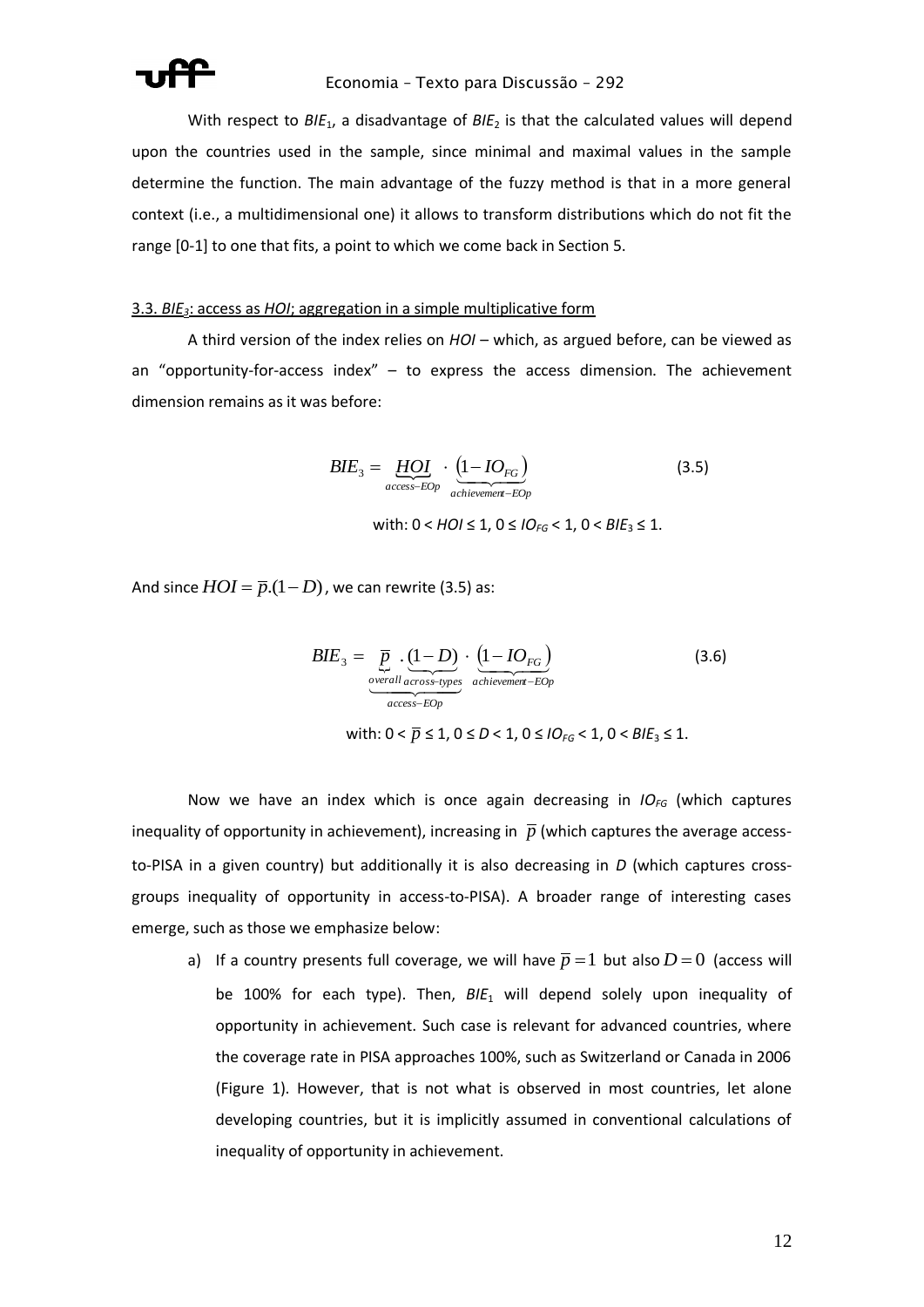

- b) A country could have perfect equality of opportunity in achievement  $(IO_{FG} = 0)$ , such that *BIE*<sup>3</sup> would depend exclusively upon access. Such second dimesion would depend upon two subdimensions: the overall coverage rate,  $\overline{p}$  , and the crosstypes dissimilarity in coverage rates, D.
- c) Two countries could show similar inequality of opportunity in achievement,  $O_{FG}$ , as well as similar coverage rates,  $\overline{p}$  , but could differ in terms of their relative crosstypes dissimilarity with respect to access. Such case might apply to pair-wise comparisons of equality of opportunity among countries from a given region.

## 3.4. *BIE4*: access as *HOI*; aggregation through the fuzzy sets technique

Finally, and for the sake of completeness, we mention the version *BIE*4, which would standardize *HOI* as in Equation (3.2), and aggregate the dimensions as in Equation (3.4). Pros and cons are those described in Subsection 3.2.

### **4. An illustration of the methodology: EOp in Latin America**

In this section, we provide an illustration of our approach for six Latin-American countries that took part in PISA 2006 and 2009. We compare the rankings of inequality of educational opportunity for those countries as calculated by two versions of the bidimensional index introduced here (BIE<sub>1</sub> and BIE<sub>2</sub>)<sup>12</sup> with the ranking obtained from a conventional index that only takes into account inequality of opportunity for achievement. Regarding test scores, we employ PISA's "plausible values" for Mathematics.

We start with results using the first technique ( $B/E_1$ ) reported in Table 1 and Figure 3.

# *< Table 1 around here >*

Figure 3 clearly reveals that both in 2006 and in 2009 rank reversals are observed when switching from an index of equality of opportunity that focuses exclusively on achievement  $(1 - IO<sub>FG</sub>)$  to a more complete index that encompasses both equality of opportunity in achievement and in access  $(BIE<sub>1</sub>)$ <sup>13</sup> For example, Argentina is the most opportunity-unequal country in 2006 in terms of achievement, but after taking into account its relatively good coverage rate, it moves to the third position. Chile also moves up, from the third position to the first position. Colombia and Mexico – countries that have low coverage

 $\overline{a}$ 

 $12$  In a companion paper, we are working in calculating estimates of  $BIE_3$  and  $BIE_4$ .

<sup>&</sup>lt;sup>13</sup> Since samples are not very large, differences in rakings should be handled with caution: the difference between two countries' calculated indices might be statistically insignificant.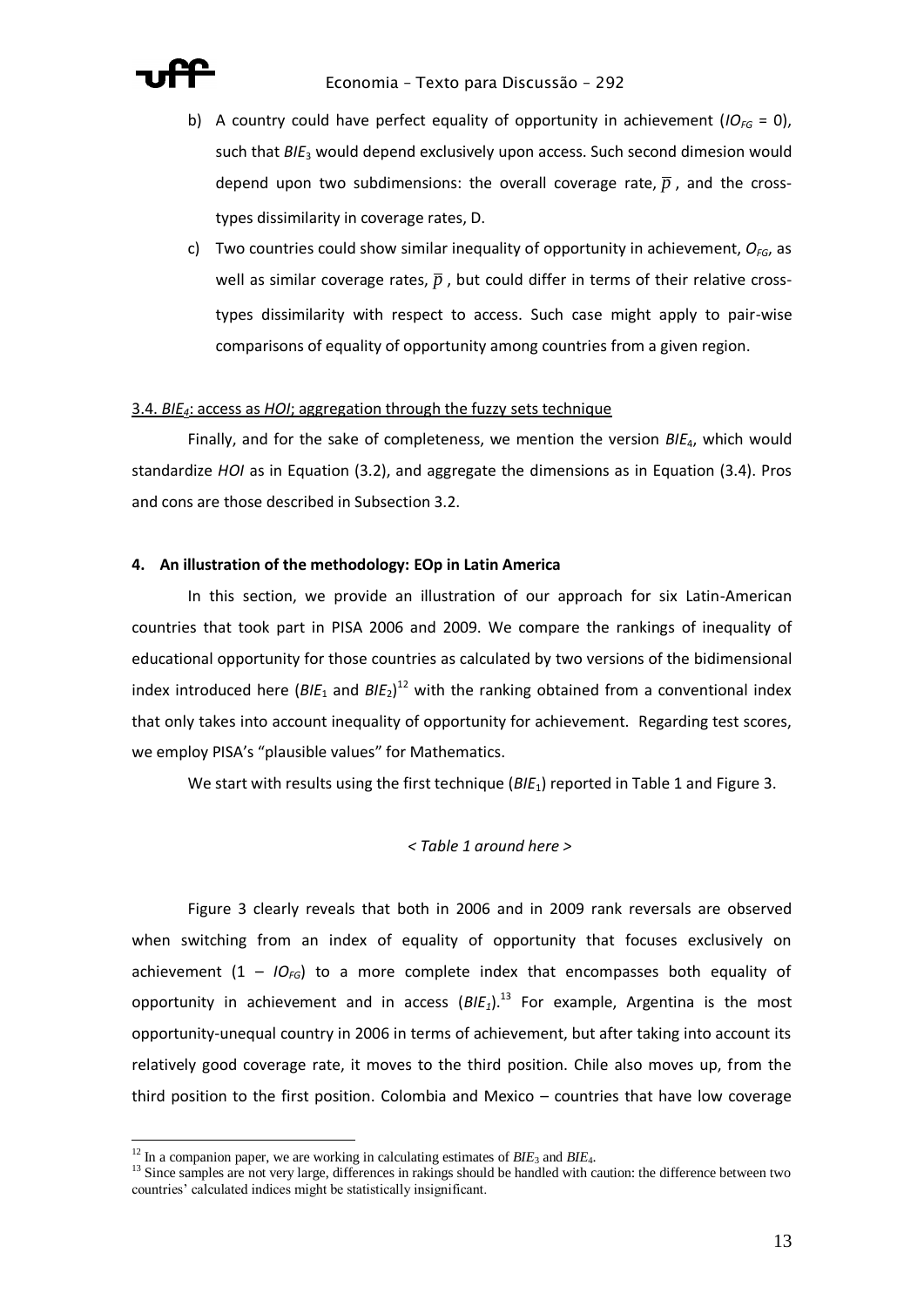

rates – do the opposite movement, from first and fourth to third and sixth, respectively. In 2009, Brazil and Chile, as well as Colombia and Mexico exchange positions when we switch from the ranking based on unidimensional equality of opportunity to the one based on a bidimensional equality of opportunity.

# *< Figure 3 around here >*

For presentational purposes, it is useful to observe our results amidst iso-opportunity curves (Barros et al., 2009), which have been plotted in Figure 4 exclusively for PISA 2006. Brazil and Mexico, below the curve "*BIE*1=0,4" are to be contrasted to Chile, above the curve "*BIE*1=0,5". More interesting is to compare Argentina and Colombia: while the former performs relatively well in the access-EOp dimension and does not fare very well in the achievement-EOp dimension, the latter presents the opposite situation.

# *< Figure 4 around here >*

Results obtained using the second version of the index (*BIE*2) appear in Table 2. The same rank reversals are observed. In fact, the correlation between calculated values for *BIE*<sup>2</sup> and *BIE*<sub>2</sub> is 0,97, turning the second version redundant at this point.

# *< Table 2 around here >*

# **5. Generalizing the approach: Further dimensions and varying weights**

It is a natural step to generalize our approach, allowing both for more dimensions and for different weights for each dimension. The intuition is that when we use such bidimensional indices, we are in fact :

(i) Defining social welfare functions – or, more precisely in this context: "equality of opportunity functions" – based upon certain attributes, *BIE* = *f* (EOp in access, EOp in achievement). However, other attributes could be incorporated. Although we presented *BIE*<sup>3</sup> as a bidimensional index in which one of the dimensions is subdivided in two subdimensions, we were already hinting in fact on three dimensions:  $\overline{p}$  , (1 – *D*), and (1 - *IO*<sub>FG</sub>). More generally, the index could be *multidimensional*.

(ii) Working with implicit weights and thus *ad hoc* trade-offs between the two (now more) dimensions.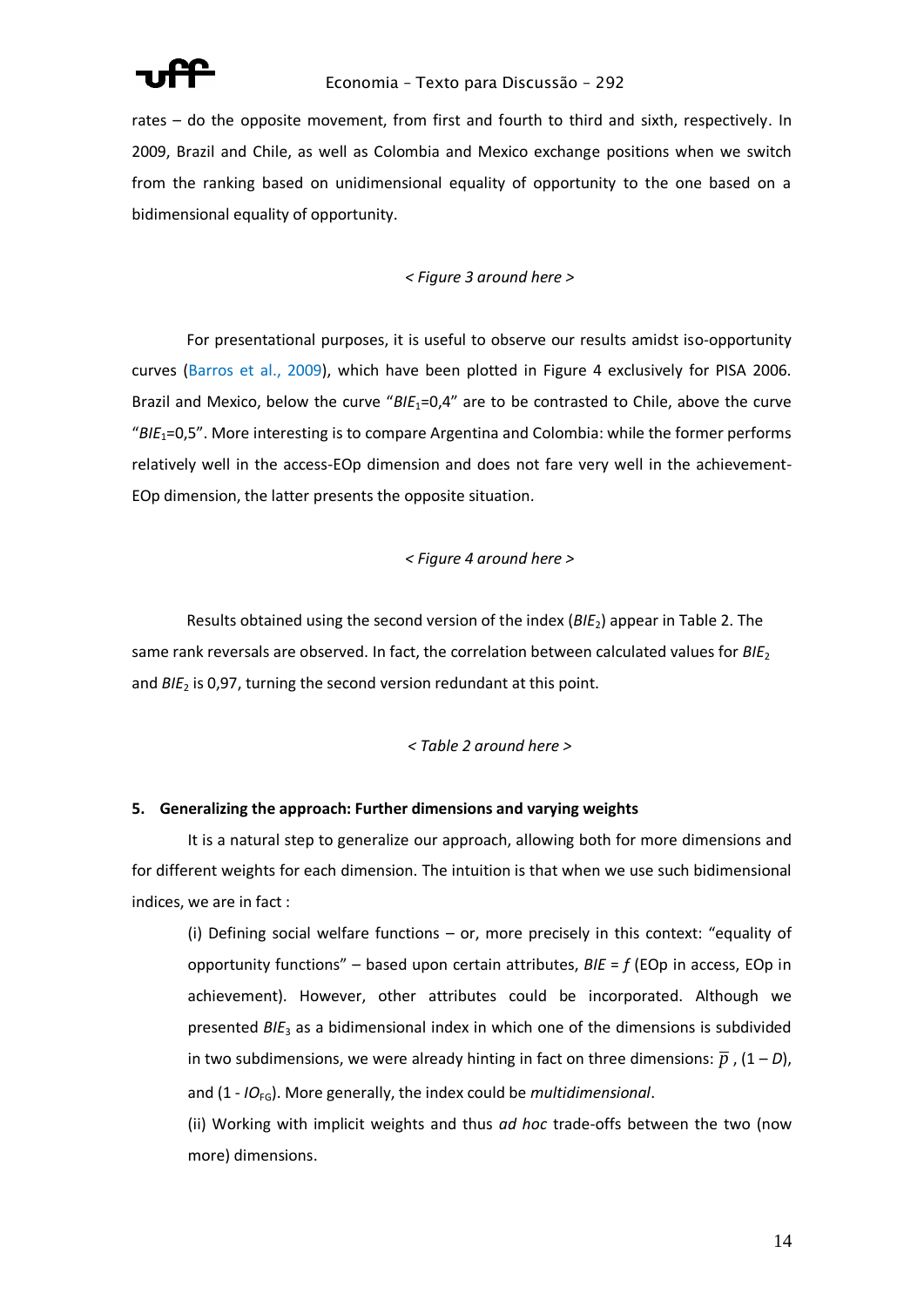

#### 5.1. A multidimensional index

Average scores might be a relevant dimension of equality of educational opportunities. Worried about the quality of education of second-generation immigrants in OECD countries, Kunz (2012) is particularly concerned with those living in Germany, whose average score in reading in PISA 2009 is 474. However such indeed worrying result is in fact much better than the average score in any Latin American country in that year, where the highest average score is Chile's (449). So while second-generation immigrants are in a very bad relative position in the German context, in absolute terms the German schooling system provides more opportunity to that worse-off group for acquiring knowledge and basic skills than Latin-American schooling systems provide to their average pupils. That might be viewed as a dimension of opportunity too: *ceteris paribus*, if country A's average score is higher than country B's, country A provides more opportunities than country  $B$ .<sup>14</sup> Those who agree with that view could advocate four dimensions of equality of opportunity: achievement  $(1 - IO_{FG})$ , overall access  $(\bar{p})$ , cross-types dissimilarity with respect to access  $(1 - D)$ , and a country's average score,  $(\bar{s})$ , suitably transformed to fit the  $(0,1]$  interval, for example by dividing the average score of a given country by the score of the country presenting the highest average score. We would have the following multidimensional index:

$$
MIE_1 = \underbrace{(\overline{p}) \cdot (1 - D)}_{\text{overall across-types}} \cdot \underbrace{(1 - IO_{FG}) \cdot (\overline{s})}_{\text{across-types}} \quad (3.7)
$$
\n
$$
\underbrace{(\overline{p}) \cdot (1 - IO_{FG}) \cdot (\overline{s})}_{\text{accelilevement-} \text{EOp}}
$$

It should be noticed that in Equation 3.7, we have included a country's average score,  $(\bar{s})$  as a fourth dimension, but that term can also be interpreted as a subdimension of achievement-EOp: in fact, within the achievement-dimension, (*s*) is the analogue of  $(\bar{p})$  within the access dimension, in the sense that both indicate the overall educational opportunities available in the country. Similarly the other two terms,  $(1 - D)$  and  $(1 - IO_{FG})$ , are analogous since both indicate the way the available opportunities are divided across types.

In table 3, we show *BIE*<sup>1</sup> multiplied by average scores, rescaled to fit the interval [0,1], both for 2006 and 2009. Mexico and Brazil exchange positions in this new ranking as compared to the *BIE*<sup>1</sup> ranking due to Brazil's extremely low average scores. The same happens in 2009 between Colombia and Uruguay.

<sup>&</sup>lt;sup>14</sup> We would like to thank Erwin Ooghe for the suggestion of including average scores as an additional dimension of equality of educational opportunity.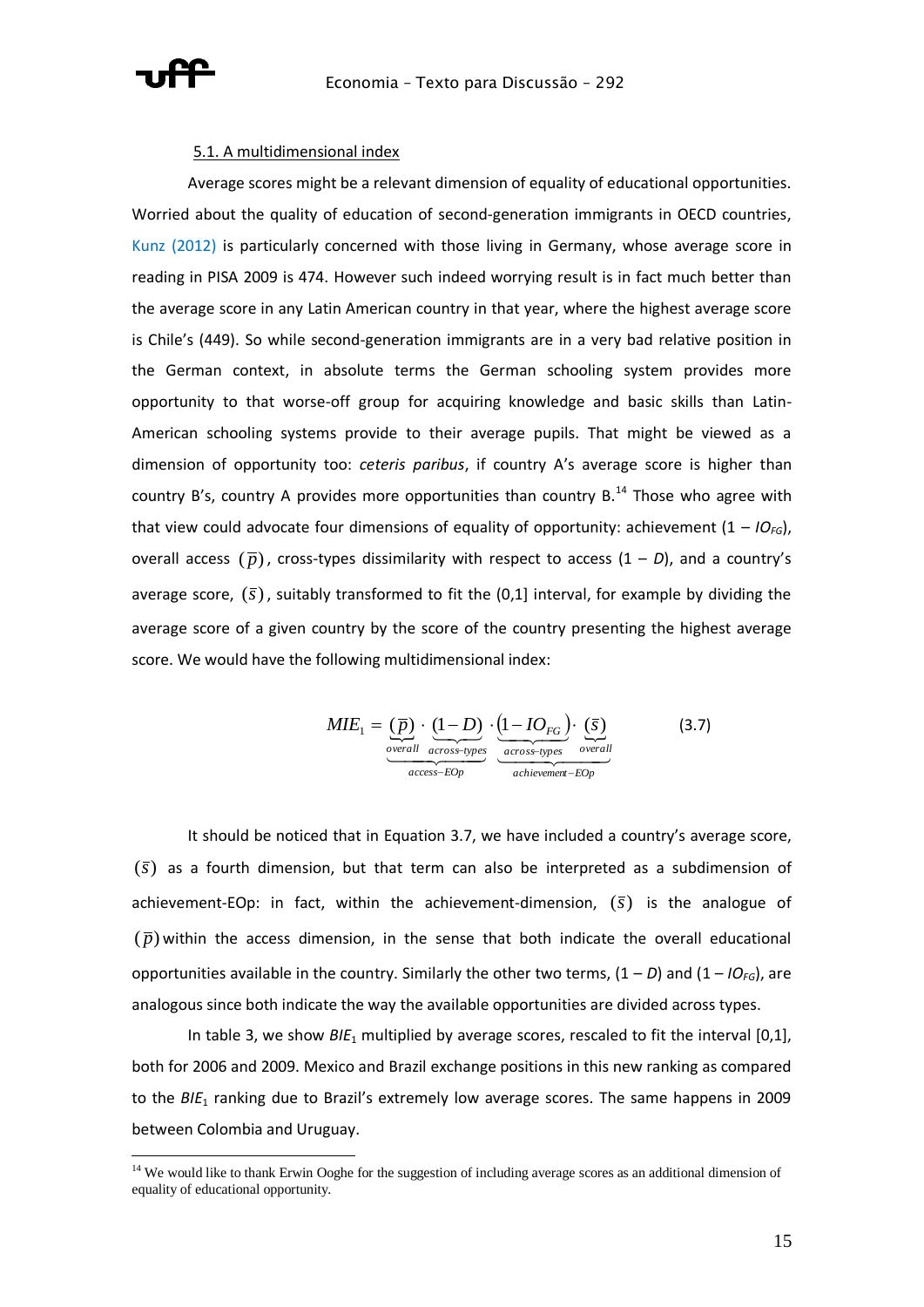

#### *< Table 3 around here >*

We would like to add two final comments here. The first is that further dimensions could be added to *MIE*1. The second is that although we only presented here as an aggregation method the simple multiplicative form, it is also possible to employ the fuzzy sets approach, a point to which we turn at the end of Section 5.

#### 5.2. Parameterized weights

Let us take Equation 3.7 above as a starting point. There, we had implicit exponentials of 1 for all the four terms: that is, each attribute was equally weighted in such Cobb-Douglas function. But we could very well imagine that different persons value differently each dimension of equality of opportunity, so that a more appropriate way of presenting the index would be in a general form, such as the one that follows:

$$
MIE = (\bar{p})^{\alpha}.(1 - D)^{\beta} \cdot (1 - IO_{FG})^{\chi}.(\bar{s})^{\delta} \tag{3.8}
$$

where:  $\alpha$ ,  $\beta$ ,  $\gamma$  and  $\delta$  are (normative) weights, all of them nonnegative and possibly normalized to sum 1.

As a first example of the relevance of explicitly parameterizing the weights, it could be the case that for some observers average scores might have nothing to do with equality of opportunity. Based on Equation 3.8, that would simply mean they assume  $δ=0$ .

As a second example, remember that in a previous section of this paper we have expressed our view that while both access and achievement are important, access is more crucial an issue. Using a simplified version of Equation 3.8 (in which  $β = δ = 0$ ), the hierarchical view advocated there could be reflected, for example in assuming  $\alpha$  > γ. In Figure 4a, we have plotted iso-opportunity curves with  $\beta = \delta = 0$  and  $\alpha > \gamma$ . According to the specific parameters chosen ( $\alpha = \frac{3}{4}$  and  $\gamma = \frac{1}{4}$ ), we now observe that Uruguay and Argentina which were in different iso-opportunity curves when we had  $\alpha = \gamma$  (Figure 4a), now share the same iso-opportunity curve, a result which is driven by the now larger weight attributed to the access dimension, in which Argentina performs very well in comparison to other Latin American countries.

\*\*\*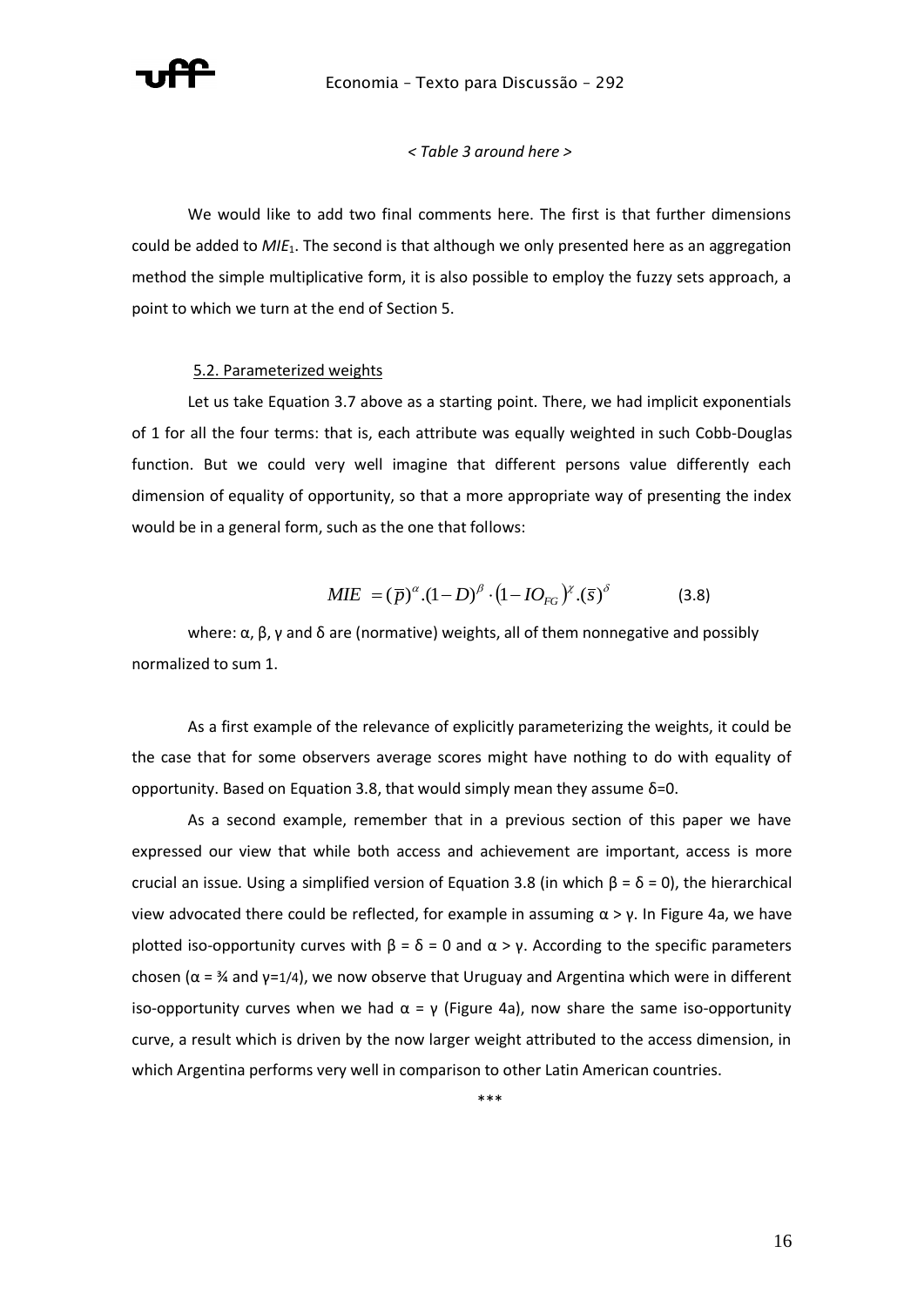

Finally, we could also turn to fuzzy sets transformations in order to write a general index with i-weights, which we now denote *MIE*'*i*: which has the advantage of allowing a less ad hoc transformation of the average scores than the one commented on above.<sup>15</sup>

 *achievement EOp overall across types access EOp overall across types i <sup>f</sup> <sup>x</sup> <sup>f</sup> <sup>x</sup> <sup>f</sup> <sup>x</sup> <sup>f</sup> <sup>x</sup> MIE* ( ) ( ) ( ) ( ) <sup>1</sup> <sup>2</sup> <sup>3</sup> <sup>4</sup> (3.8)

This could be viewed as the most complete and general of all those discussed here.

## **6. Final remarks**

 $\overline{a}$ 

The measurement of inequality of opportunity in the educational sphere has been the focus of recent contributions, which concentrate either on opportunity for access to a given level of studies, or on opportunity in terms of educational achievement. In this paper, we combine both concerns, as a way of addressing important limitations of PISA datasets regarding developing countries' coverage rates, which cast doubts on the reliability of previously calculated levels of equality of opportunity.

Instead of trying to explicitly reconstruct a full sample for each country as previously attempted in the literature, our strategy consists of calculating a bidimensional index, in which conventional equality of opportunity in test scores represents one dimension (the *achievement*-conditional-on-participating dimension) while the second dimension reflects PISA's coverage rate (or the *access*-to-PISA dimension). The method we propose could attenuate biases affecting inequality of educational opportunity indices that overlook coverage rates, which stem from the fact that many young individuals abandon the educational system in early years of their lives, either temporarily or for good – in either case, becoming ineligible to PISA exams.

It is important to notice that, while motivated by PISA's problem, our method's usefulness is not restricted to that particular test scores database; it is applicable, for example, to national datasets presenting similar problems, and possibly to noneducational spheres.

For a number of reasons – including the message given to policymakers concerned by equality of educational opportunity calculations – it does not seem reasonable to simply ignore pupils not represented by PISA samples, in particular those who are out of school or who are enrolled but attending a very low grade. These individuals face indeed even more primary

<sup>&</sup>lt;sup>15</sup> There is also the technical advantage of allowing extreme cases such as zero coverage rate or average scores, as well as  $D=1$  and  $IO_{FG}=1$ , which would lead the index in a multiplicative form to trivially collapse to zero.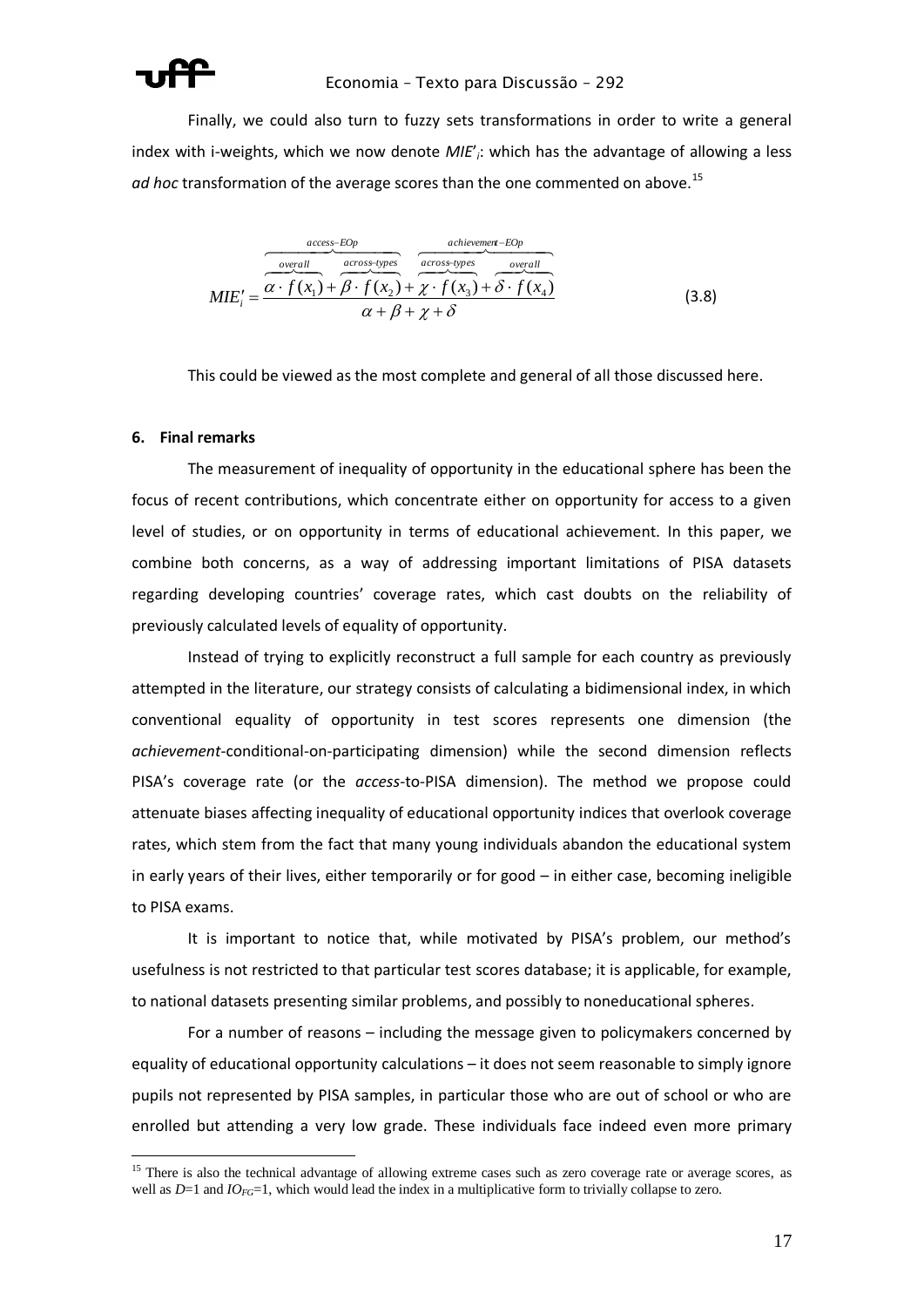

# Economia – Texto para Discussão – 292

forms of inequality of opportunity, and should not be disregarded. Through the illustrative exercise we undertake employing Latin-American countries that took part in PISA 2006 and 2009, we confirm our initial intuition that taking into consideration only inequality of educational opportunity in terms of achievement led to biased results: ranking the six countries according to the bidimensional index we propose differs from ranking them according to a conventional index.

The index we propose could be extended to account for more dimensions. The cost of adding more details would be paid in terms of reduced parsimony, since we would need to turn to national datasets.

There are a few possibilities of extension. For example, estimating confidence intervals for the calculated levels of equality of educational opportunity. Or testing the sensitivity of our estimations to the set of circumstances included into the regression-based estimations of inequality of opportunity for achievement. Including *HOI* in what we presented as *BIE*<sub>3</sub> and *BIE*<sub>4</sub> is another possible extension, on which we are working right now. Finally, it would be interesting to decompose the contribution to (in)equality of educational opportunities (or to variations of EOp over time) of different dimensions and subdimensions.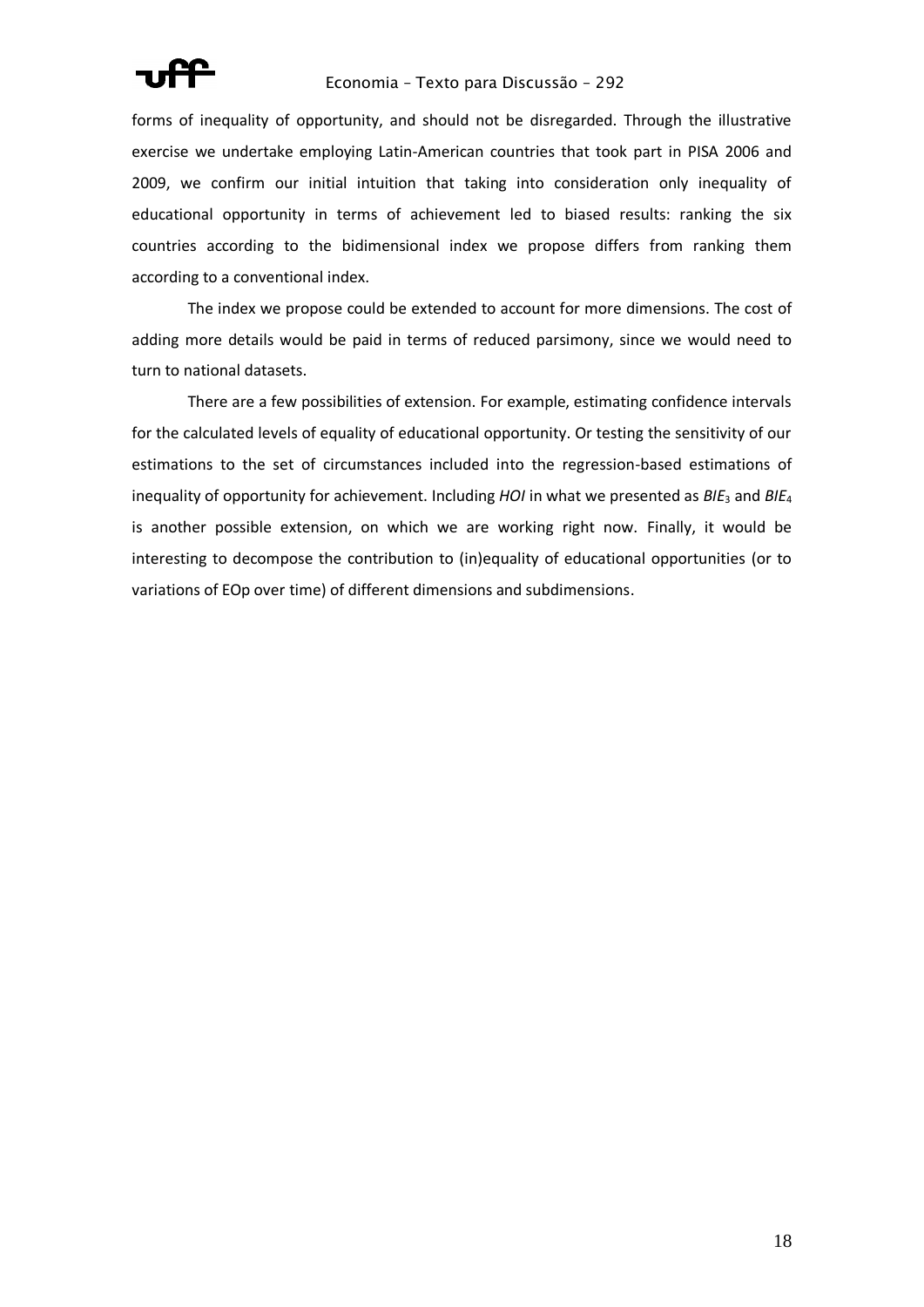

#### **References**

Cecchi, D. and Peragine, V. (2010), "Inequality of Opportunity in Italy". *Journal of Economic Inequality*, 8, pp. 429-450

Cecchi, D., Peragine, V. (2005), "Regional Disparities and Inequality of Opportunity: The Case of Italy". IZA Discussion Papers 1874, Institute for the Study of Labor (IZA)

Cerioli, A., Zani, S. (1990), "A Fuzzy Approach to the Measurement of Poverty". In: Dagum, C., Zenga, M. (eds), *Income and Wealth Distribution, Inequality and Poverty, Studies in Contemporary Economics*, Berlim: Springer Verlag, pp. 272-284.

Cheli, B., Lemmi, A. (1995), "A Totally Fuzzy and Relative Approach to the Multidimensional Analysis of Poverty", *Economic Notes*, Monte dei Paschi di Siena, vol. 24, nº 1, pp. 115-134.

DiNardo, J., Fortin, N. and Lemieux, T. (1996), "Labor market institutions and the distribution of wages 1973–1992: a semiparametric approach". *Econometrica* 64 (5): pp. 1001–1044.

Dunnzlauf, L., Neumann, D., Niehues, J., Peichl, A. (2010), "Equality of opportunity and redistribution in Europe". IZA Discussion Papers 5375, Institute for the Study of Labor (IZA).

Ferreira, F., Gignoux, J. (2011), "The measurement of educational inequality: Achievement and opportunity". *Working Papers 240*, ECINEQ, Society for the Study of Economic Inequality.

Gamboa, LF.; F.D. Waltenberg (2012). "Inequality of opportunity in educational achievement in Latin America: Evidence from PISA 2006-2009". *Economics of Education Review*, 31(5), pp. 694-708, October

Kunz, Johannes S. (2012), "Analyzing educational attainment differences of immigrant children across countries" Mimeo, University of Zurich

Lemmi, A., Betti, G. (2006), "Fuzzy Set Approach to Multidimensional Poverty Measurement", *Economic Studies in Inequality, Social Exclusion and Well-Being,* vol.3. Springer.

OECD (2009), *PISA 2006 Technical Report*, Paris: OECD. Retrieved from *[www.oecd.org/dataoecd/0/47/42025182.pdf.](http://www.oecd.org/dataoecd/0/47/42025182.pdf)* 

OECD (2012), *PISA 2009 Technical Report*, Paris: OECD Publishing *<http://dx.doi.org/10.1787/9789264167872-en>*.

Paes de Barros R., Ferreira F., Molinas J., and Saavedra J. (2009), *Measuring Inequality of Opportunities in Latin America and the Caribbean*. Washington, DC: World Bank.

Peragine, V.: Review of "Measuring inequality of opportunities in Latin America and the Caribbean", by Paes de Barros, R., Ferreira, F., Molinas, J., Saavedra, J.:World Bank and Palgrave Macmillan, 2009, Journal of Economic Inequality (2011) 9:137–143. DOI 10.1007/s10888-010-9151-2 (2010)

Pignataro, G. (2012), "Equality of opportunity: policy and measurement paradigms". *Journal of Economic Surveys*. 26 (5), 800-834. doi: 10.1111/j.1467-6419.2011.00679.x.

Ramos, X., Van de Gaer, D. (2012), "Empirical approaches to ine*quality of opportunity: Principles, measures, and evidence*." *Working Papers 259*, ECINEQ, Society for the Study of Economic Inequality

Roemer, J. (1998), *Equality of opportunity*. Cambridge, MA: Harvard University Press.

Vega, J. R. M., Paes de Barros, R.P. de, Saavedra, J., Guibale, M. (2010), *Do our children have a chance? The 2010 Human Opportunity Report for Latin América and the Caribbean.* World Bank, Washington, DC, 176p

Yalonetzky, G. (2012). "A multidimensional index of inequality of opportunity". *Journal of Economic Inequality*, 10(3), pp. 343-373. DOI 10.1007/s10888-010-9162-z September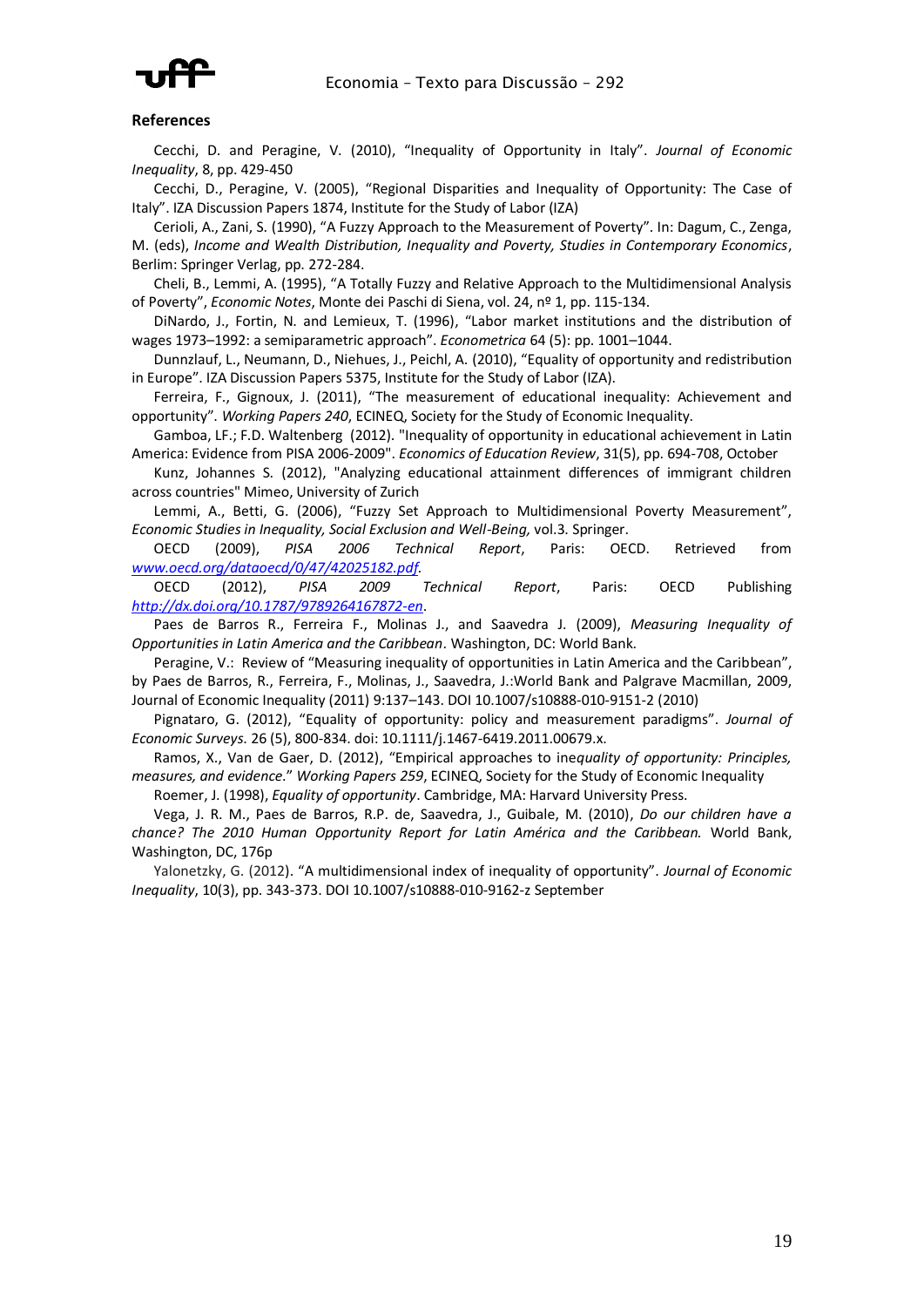



**Figure 2 – PISA 2009: coverage rate**



Source: PISA (OECD)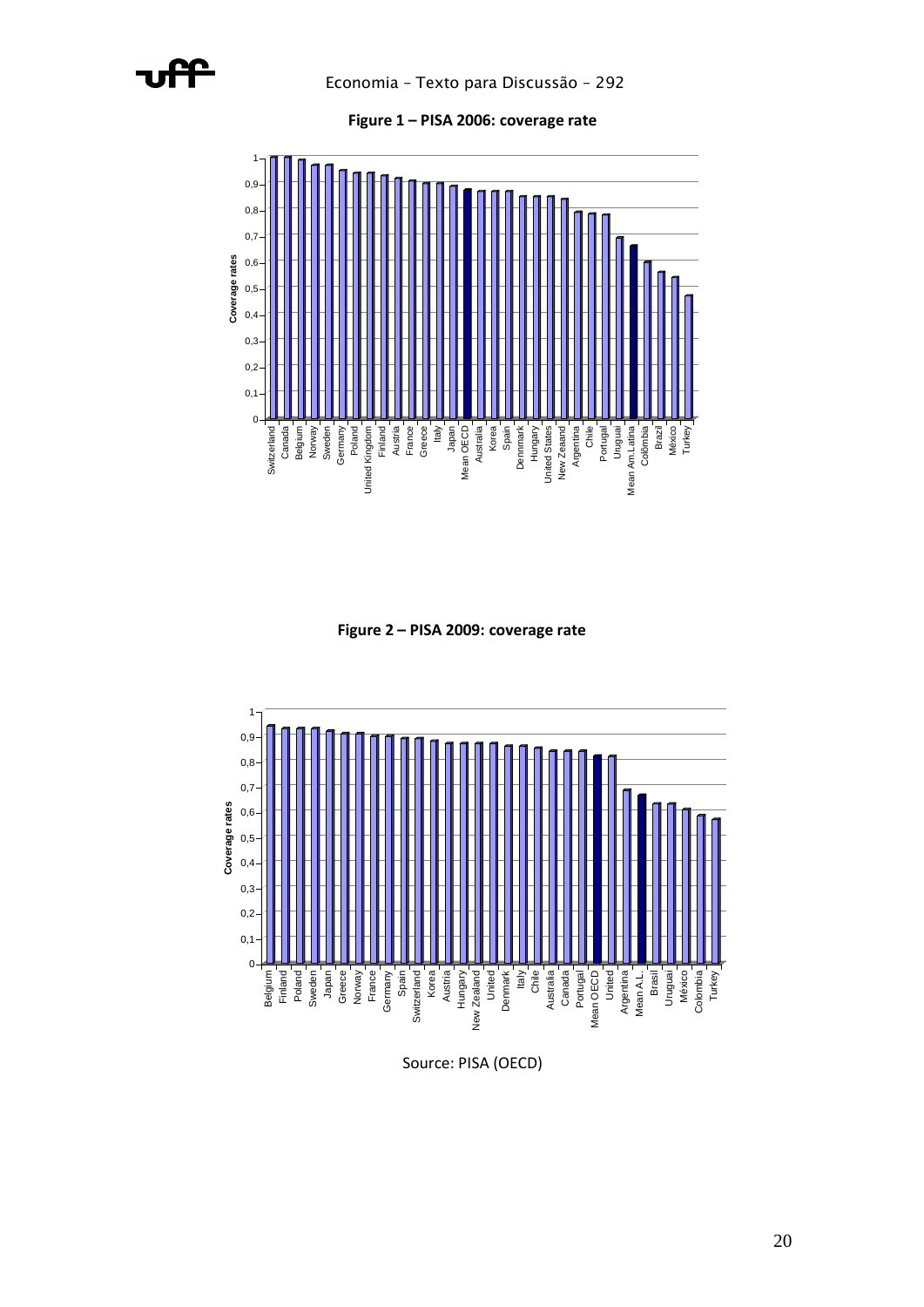

# **Figure 3. Rankings: equality of opportunity in achievement (1-***IO***)** *versus* **equality of opportunity in both achievement and access (***BIE1***)**



a. 2006





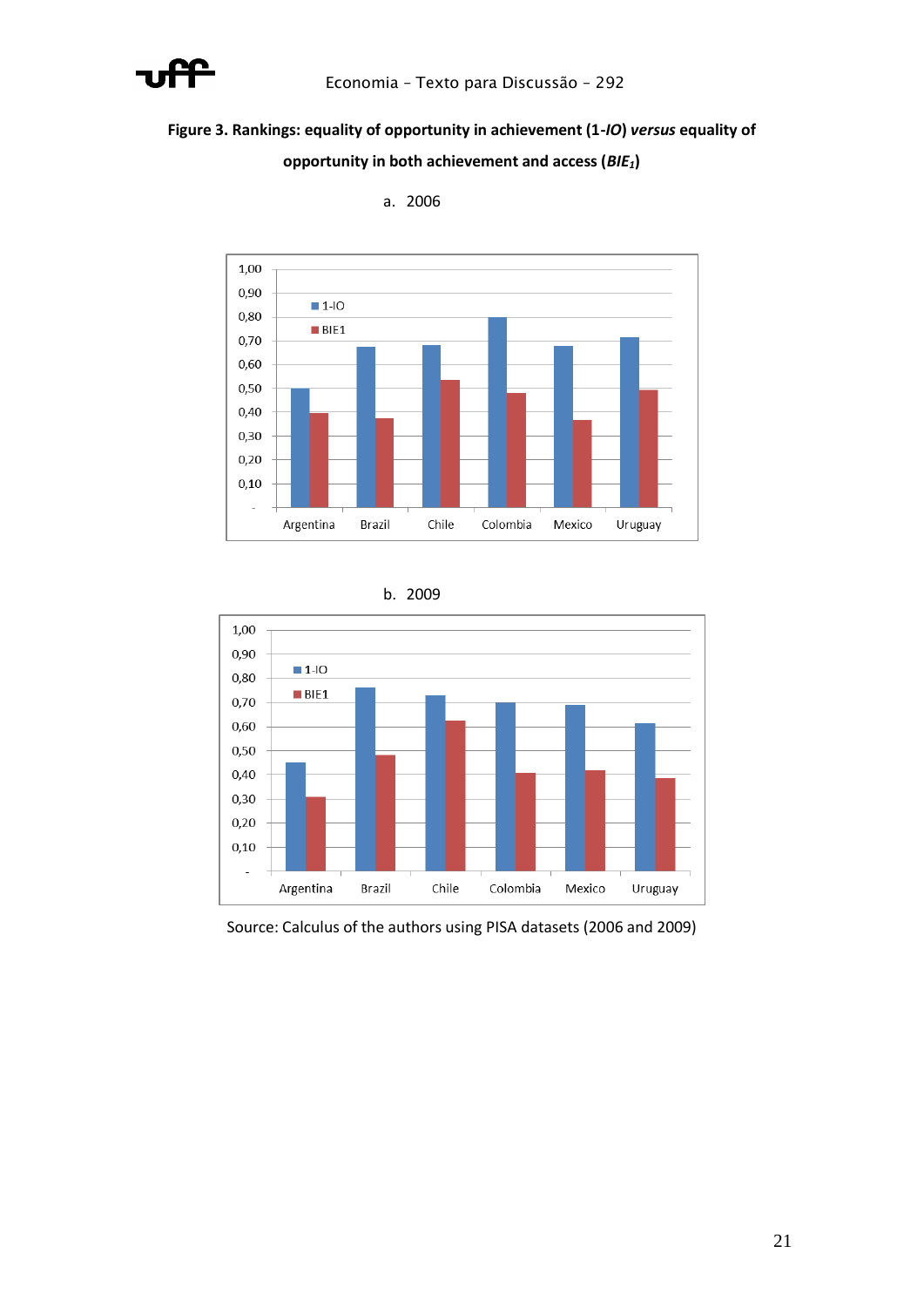

# **Figure 4a. Iso-opportunity curves and EOp in Latin-American countries employing (***BIE***1).**

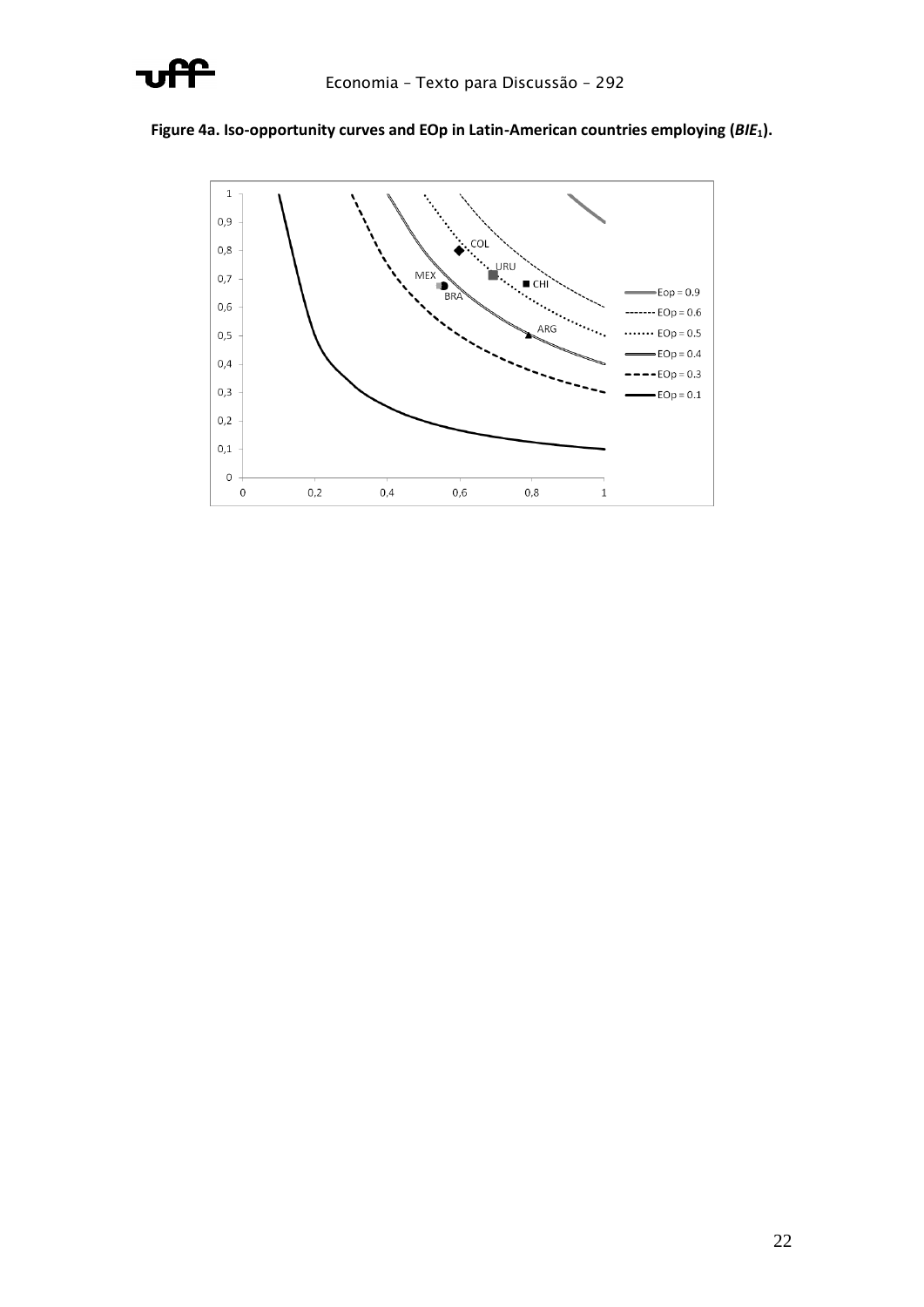

# **5b. Iso-opportunity curves and EOp in Latin-American countries employing (***MIE***)**



**(β = δ = 0 and α > γ)**

**Source: PISA 2006. α =3/4 and γ =1/4**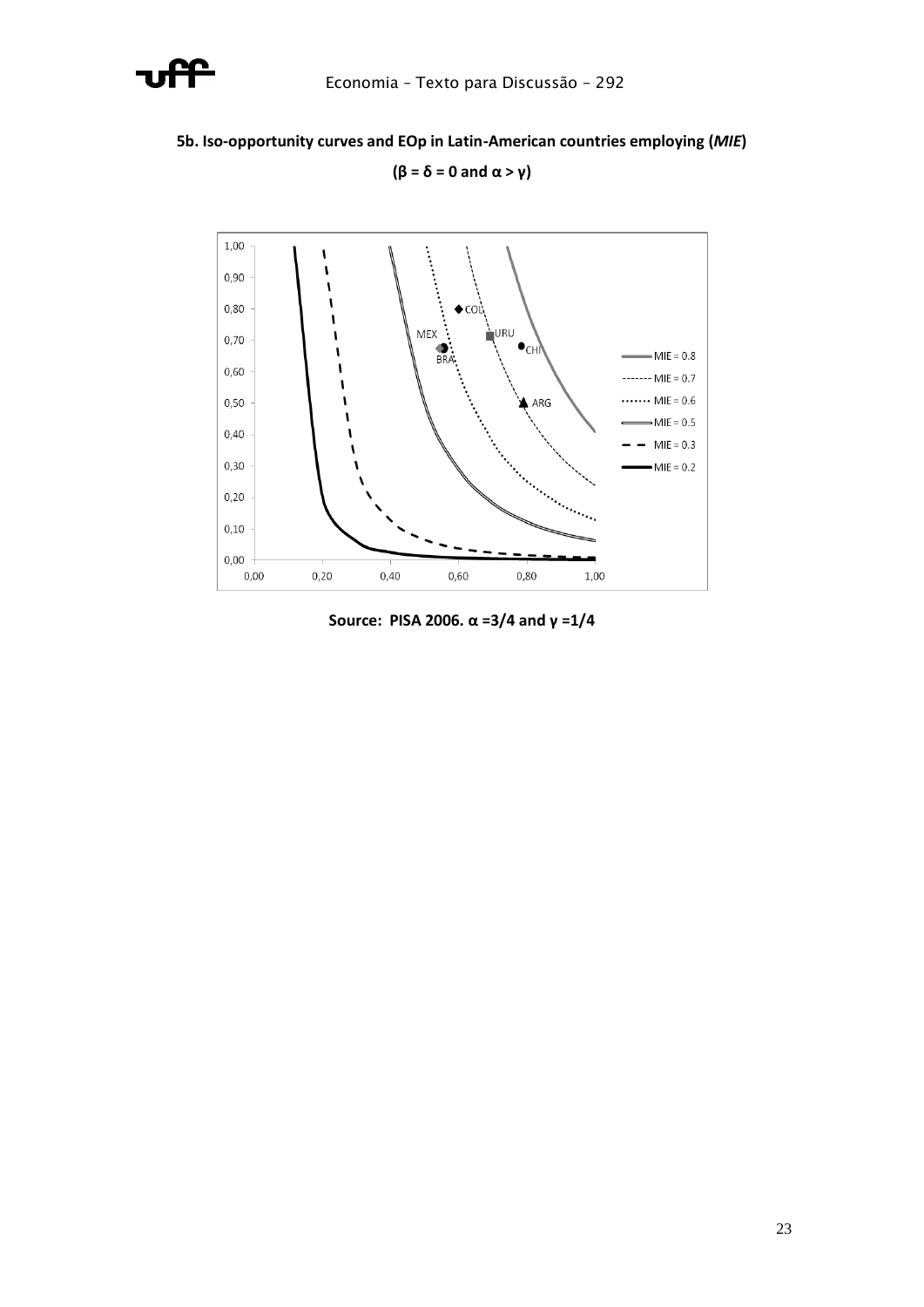

# **Table 1 – Unidimensional and bidimensional indices of (in)equality of educational**

| Country       | Panel A: 2006                    |                                                                 |                                                                                         |                                                                                                 |  |  |  |
|---------------|----------------------------------|-----------------------------------------------------------------|-----------------------------------------------------------------------------------------|-------------------------------------------------------------------------------------------------|--|--|--|
|               | Coverage<br>rate in<br>PISA, $P$ | Inequality of<br>opportunity<br>in<br>achievement,<br>$IO_{FG}$ | <b>UNIDIMENSIONAL</b><br>equality of<br>opportunity in<br>achievement, (1-<br>$IO_{FG}$ | <b>BIDIMENSIONAL</b><br>equality of opportunity<br>(achievement and access)<br>BIE <sub>1</sub> |  |  |  |
| Argentina     | 0,7902                           | 0,4974                                                          | 0,5026                                                                                  | 0,3971                                                                                          |  |  |  |
| <b>Brazil</b> | 0,5551                           | 0,3247                                                          | 0,6753                                                                                  | 0,3748                                                                                          |  |  |  |
| Chile         | 0,7841                           | 0,3175                                                          | 0,6825                                                                                  | 0,5351                                                                                          |  |  |  |
| Colombia      | 0,5988                           | 0,1994                                                          | 0,8006                                                                                  | 0,4795                                                                                          |  |  |  |
| Mexico        | 0,5423                           | 0,3239                                                          | 0,6761                                                                                  | 0,3667                                                                                          |  |  |  |
| Uruguay       | 0.6917                           | 0.2858                                                          | 0.7142                                                                                  | 0,4940                                                                                          |  |  |  |

# **opportunity – 2006-2009**

| Country       | Panel B: 2009                    |                                                                 |                                                                                         |                                                                                                 |  |  |  |
|---------------|----------------------------------|-----------------------------------------------------------------|-----------------------------------------------------------------------------------------|-------------------------------------------------------------------------------------------------|--|--|--|
|               | Coverage<br>rate in<br>PISA, $P$ | Inequality of<br>opportunity<br>in<br>achievement,<br>$IO_{FG}$ | <b>UNIDIMENSIONAL</b><br>equality of<br>opportunity in<br>achievement, (1-<br>$IO_{FG}$ | <b>BIDIMENSIONAL</b><br>equality of opportunity<br>(achievement and access)<br>BIE <sub>1</sub> |  |  |  |
| Argentina     | 0,6858                           | 0,5503                                                          | 0,4497                                                                                  | 0,3084                                                                                          |  |  |  |
| <b>Brazil</b> | 0,6319                           | 0,2381                                                          | 0,7619                                                                                  | 0,4814                                                                                          |  |  |  |
| Chile         | 0,8525                           | 0,2687                                                          | 0,7313                                                                                  | 0,6234                                                                                          |  |  |  |
| Colombia      | 0,5849                           | 0,3026                                                          | 0,6974                                                                                  | 0,4080                                                                                          |  |  |  |
| Mexico        | 0,6067                           | 0,3080                                                          | 0,6920                                                                                  | 0,4198                                                                                          |  |  |  |
| Uruguay       | 0,6314                           | 0,3870                                                          | 0,6130                                                                                  | 0,3871                                                                                          |  |  |  |

Note: Estimations using PISA 2006 and 2009.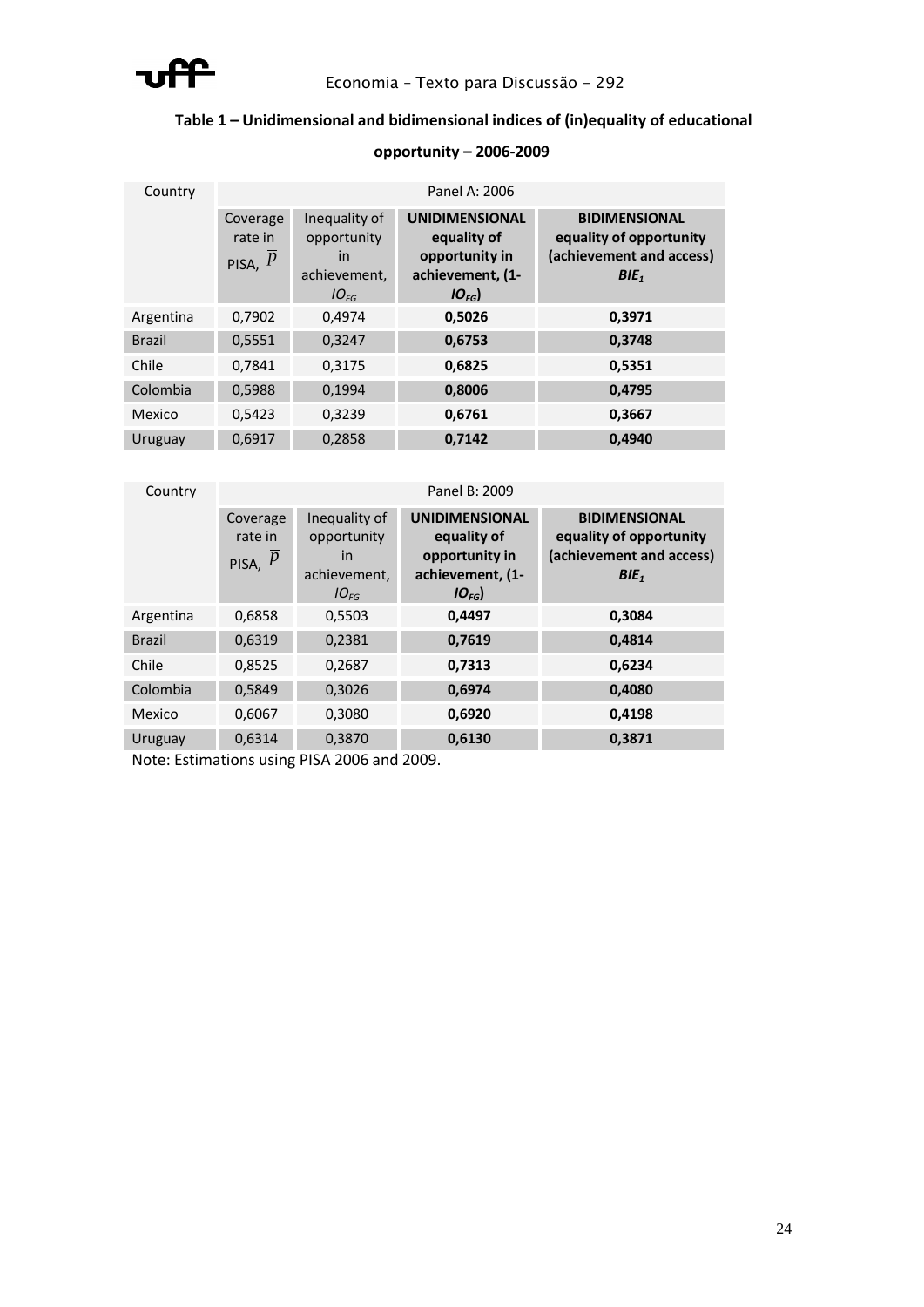

# **Table 2 – Bidimensional indices of inequality of educational opportunity using fuzzy sets**

# **technique (***BIE***2) – 2006-2009**

| Country        | Panel A: 2006                                  |                                      |                                                                                                                       |                               |                                                                                          |  |  |
|----------------|------------------------------------------------|--------------------------------------|-----------------------------------------------------------------------------------------------------------------------|-------------------------------|------------------------------------------------------------------------------------------|--|--|
|                | Coverage rate<br>( $\overline{p}$ , or $x_1$ ) | <b>Fuzzy</b><br>function<br>$f(x_1)$ | <b>UNIDIMENSIONAL</b><br>equality of<br>opportunity in<br>achievement,<br>$\left($ IO <sub>FG</sub> , or $x_2\right)$ | Fuzzy<br>function<br>$f(x_2)$ | <b>BIDIMENSIONAL</b><br>equality of<br>opportunity<br>(achievement and<br>access) $B/E2$ |  |  |
| Argentina      | 0,7902                                         | 1,0000                               | 0,4974                                                                                                                | 0,0000                        | 0,5000                                                                                   |  |  |
| <b>Brazil</b>  | 0,5551                                         | 0,0513                               | 0,3247                                                                                                                | 0,5794                        | 0,3153                                                                                   |  |  |
| Chile          | 0,7841                                         | 0,9753                               | 0,3175                                                                                                                | 0,6035                        | 0,7894                                                                                   |  |  |
| Colombia       | 0,5988                                         | 0,2279                               | 0,1994                                                                                                                | 1,0000                        | 0,6140                                                                                   |  |  |
| Mexico         | 0,5423                                         | 0,0000                               | 0,3239                                                                                                                | 0,5823                        | 0,2911                                                                                   |  |  |
| Uruguay        | 0,6917                                         | 0,6025                               | 0,2858                                                                                                                | 0,7100                        | 0,6562                                                                                   |  |  |
| Minimum        | 0,5423                                         |                                      | 0,1994                                                                                                                |                               |                                                                                          |  |  |
| <b>Maximum</b> | 0,7902                                         |                                      | 0.4974                                                                                                                |                               |                                                                                          |  |  |

| Country       | Panel B: 2009                        |                               |                                                                                                  |                               |                                                                                                    |  |  |
|---------------|--------------------------------------|-------------------------------|--------------------------------------------------------------------------------------------------|-------------------------------|----------------------------------------------------------------------------------------------------|--|--|
|               | Coverage<br>rate ( $P$ , or<br>$x_1$ | Fuzzy<br>function<br>$f(x_1)$ | <b>UNIDIMENSIONAL</b><br>equality of<br>opportunity in<br>achievement,<br>$(IO_{FG}$ , or $x_2)$ | Fuzzy<br>function<br>$f(x_2)$ | <b>BIDIMENSIONAL</b><br>equality of<br>opportunity<br>(achievement<br>and access) BIE <sub>2</sub> |  |  |
| Argentina     | 0,6858                               | 0,3768                        | 0,5503                                                                                           | 0,0000                        | 0,1884                                                                                             |  |  |
| <b>Brazil</b> | 0,6319                               | 0,1754                        | 0,2381                                                                                           | 1,0000                        | 0,5877                                                                                             |  |  |
| Chile         | 0,8525                               | 1,0000                        | 0,2687                                                                                           | 0,9020                        | 0,9510                                                                                             |  |  |
| Colombia      | 0,5849                               | 0,0000                        | 0,3026                                                                                           | 0,7935                        | 0,3967                                                                                             |  |  |
| Mexico        | 0,6067                               | 0,0813                        | 0,3080                                                                                           | 0,7762                        | 0,4287                                                                                             |  |  |
| Uruguay       | 0,6314                               | 0,1737                        | 0,3870                                                                                           | 0,5232                        | 0,3484                                                                                             |  |  |
| Minimum       | 0,5849                               |                               | 0,2381                                                                                           |                               |                                                                                                    |  |  |
| Maximum       | 0,8525                               |                               | 0,5503                                                                                           |                               |                                                                                                    |  |  |
|               |                                      |                               |                                                                                                  |                               |                                                                                                    |  |  |

Note: Estimations using PISA 2006 and 2009.